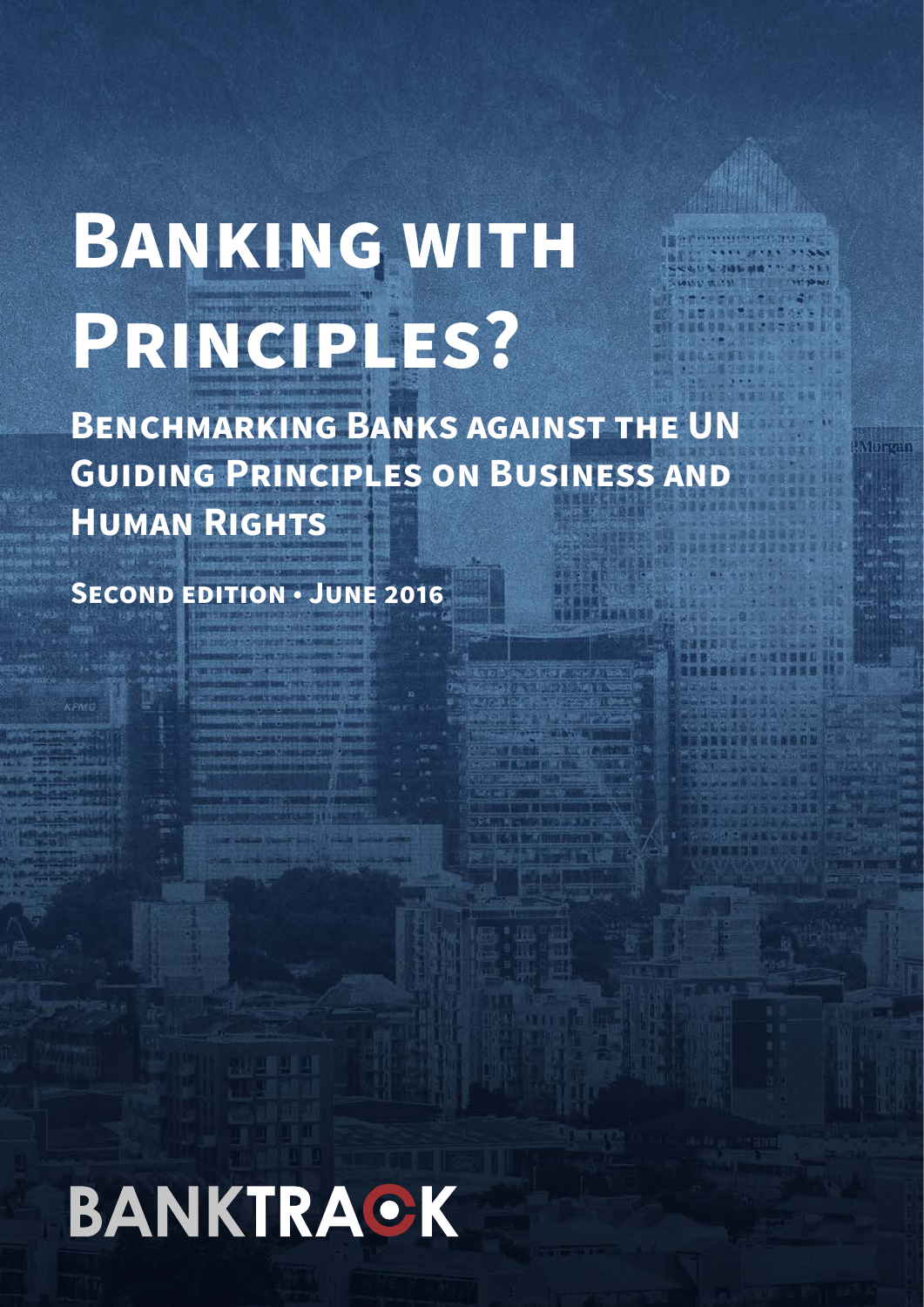## **CONTENTS**

**Author:** Ryan Brightwell, BankTrack

**Contributors:** Johan Frijns, BankTrack; Andreas Missbach, Berne Declaration

**Design and layout:** Raymon Van Vught, BankTrack

**Cover Image:** Adapted from Chris Eason, CC BY 2.0

**Use and copyright:** This report is in the public domain and may be freely quoted or otherwise used, provided that the source is mentioned.

**Support future BankTrack research on Human Rights:** BankTrack is seeking grants and donations to support the continuation of its human rights campaigning, including the next update of "Banking with Principles?" and the Human Rights Impact Briefing series. For more information or for a full funding proposal, please [contact us.](mailto:contact@banktrack.org)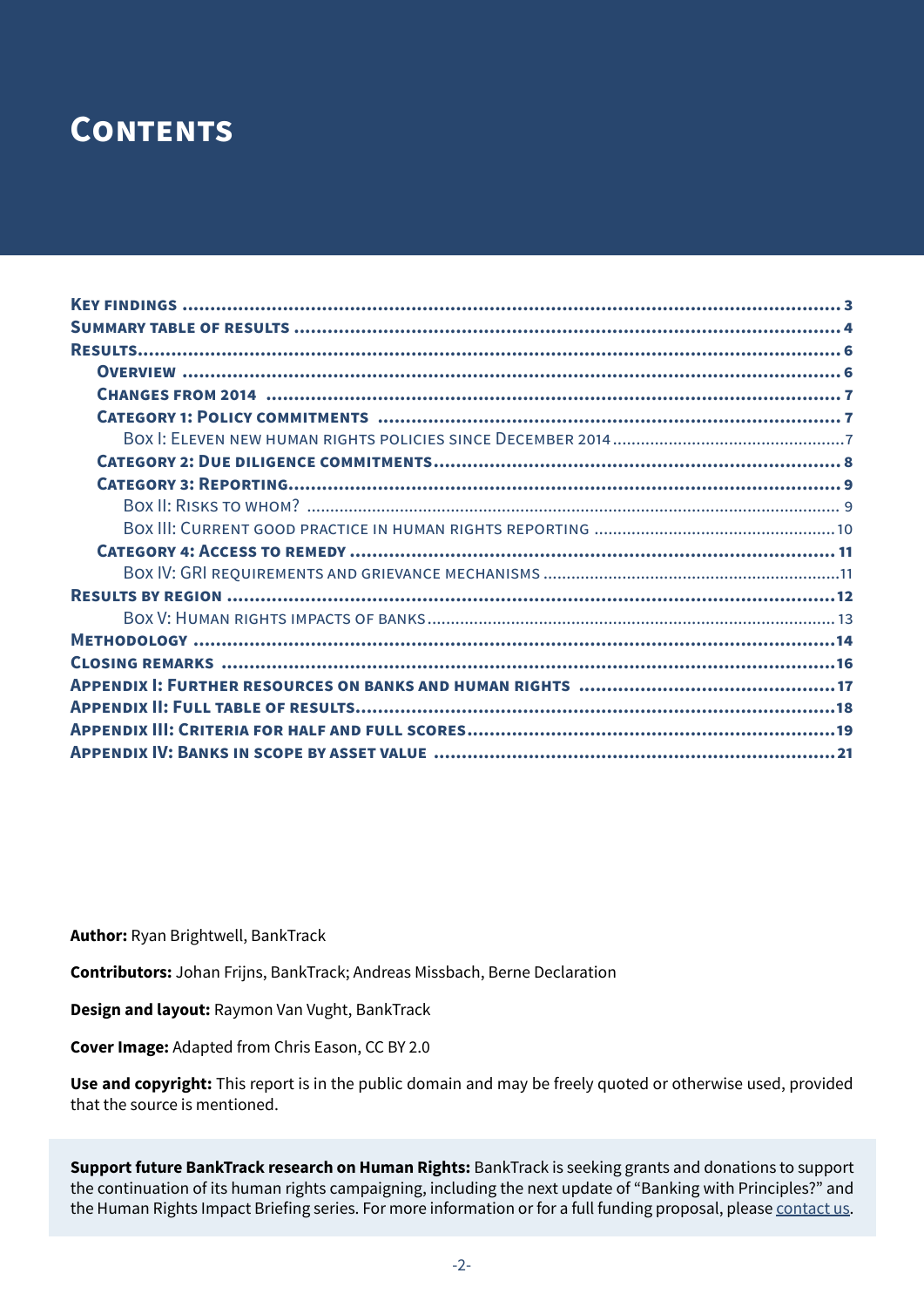## <span id="page-2-0"></span>**Key findings**

June 2016 marks the fifth anniversary of the unanimous endorsement by the UN Human Rights Council of the Guiding Principles on Business and Human Rights. This report assesses to what extent banks have integrated the Guiding Principles into their operations over the past five years. It identifies some positive developments since the first version of this report was published in December 2014, but also finds that the overall level of implementation remains poor.

We benchmarked 45 of the largest banks globally against a set of 12 criteria, based on the requirements of the UN Guiding Principles. These criteria are grouped into four categories: **policies**, **due diligence commitments**, **reporting** and **access to remedy**. Our key findings are that:

- **Most banks are less than half way towards full implementation of the Guiding Principles.** 35 of the 45 banks assessed (78%) scored less than 6 points out of a possible 12, indicating that they are implementing about half of the requirements of the Guiding Principles. Given that the Guiding Principles represent a baseline of UN-endorsed *responsibilities*, we regard this as a poor level of implementation after five years.
- **Many laggards; no true leaders.** We categorised banks which scored up to a quarter of the available points as "laggards"; those which scored more than a quarter and up to a half as "followers", and those which scored more than half and up to three quarters of the points as "front runners". There were 24 laggards, 13 followers and eight front runners. The "true leaders" category, for banks scoring more than three quarters of the available points, remains an empty field.
- **Banks are making progress, but slowly.** Of the 30 banks assessed in both 2014 and 2016, 15 banks increased their scores, while 13 remained the same, and two banks dropped points. Most increases were small. The average score achieved by these 30 banks was 3.6, a small increase from the average of 2.9 they recorded in 2014. The average score across all 45 banks was 3.4.
- **There are three alarming gaps in implementation by even the front runners.** Several requirements from the UN Guiding Principles are not being met by even "front runner" banks. These are: including meaningful consultation with potentially affected people in due diligence; ensuring reporting on specific human rights impacts is good enough to evaluate the bank's response; and establishing grievance mechanisms that meet the effectiveness criteria of the Guiding Principles. On these three counts, all banks are failing to meet their responsibilities.
- **The link between good policies and good implementation appears to be weak.** When these results are compared with BankTrack's two recent Human Rights Impact Briefings, which asked banks to account for how they address specific human rights impacts linked to their finance, we find that banks which scored better are more likely to make better disclosures. However, the link is not strong, with some "laggards" and "followers" showing better disclosure than some "front runners".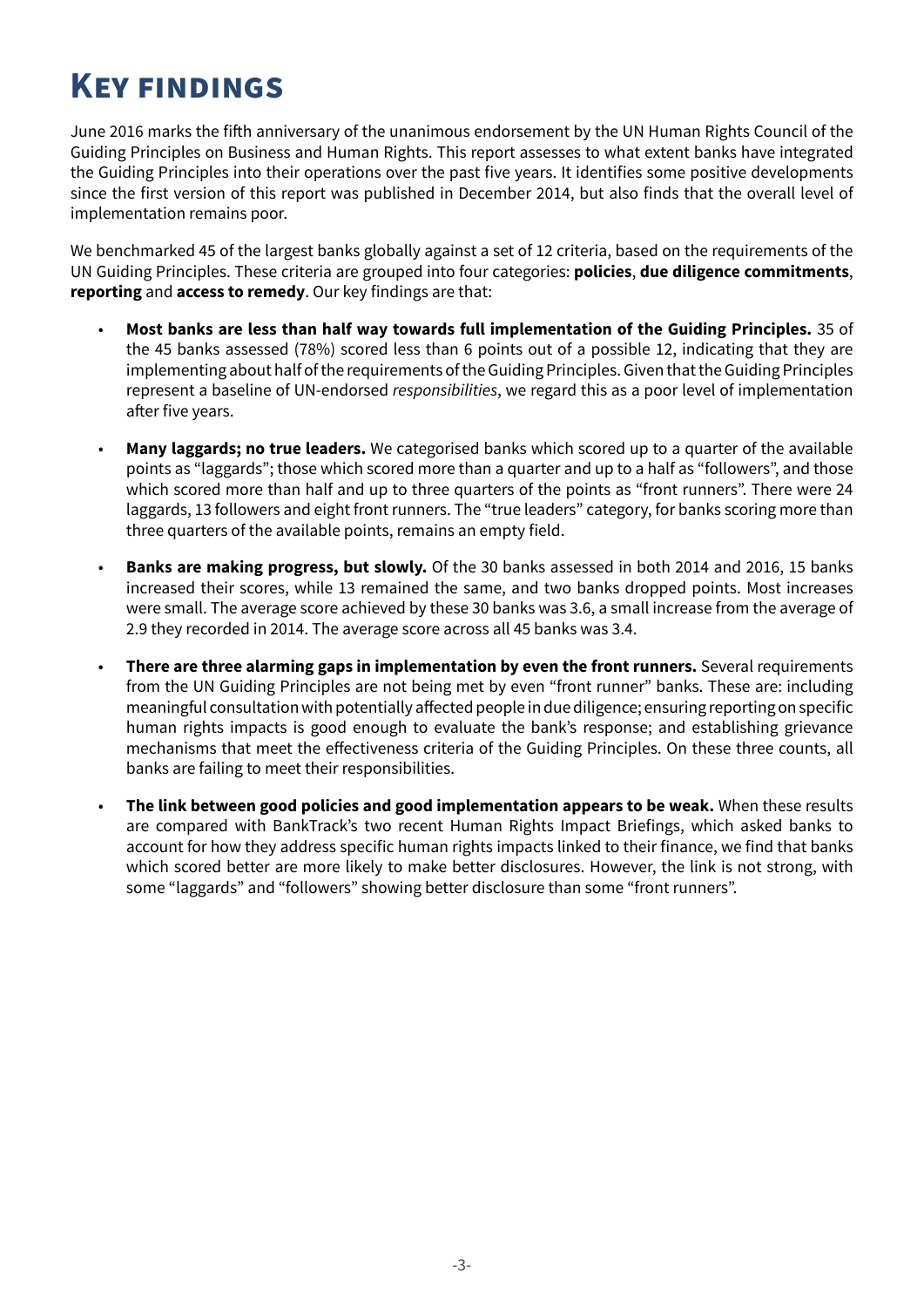## <span id="page-3-0"></span>**Summary table of results**

|                                       | Policy | Due dil. | Reporting | Remedy | Total | Change <sup>1</sup> |
|---------------------------------------|--------|----------|-----------|--------|-------|---------------------|
| <b>TRUE LEADERS</b> $9.5 - 12$ points |        |          |           |        |       |                     |
| None                                  |        |          |           |        |       |                     |

| <b>FRONT RUNNERS</b> 6.5 - 9 points |   |                |                |              |     |                      |
|-------------------------------------|---|----------------|----------------|--------------|-----|----------------------|
| Rabobank                            | 3 | 2.5            | $\mathcal{P}$  | 0.5          | 8   | $\blacktriangle$ 1   |
| Citi                                | 3 | $\overline{2}$ | 2              | 0.5          | 7.5 | $\triangle$ 2        |
| ANZ                                 | 1 | 2.5            | $\overline{2}$ | $\mathbf{1}$ | 6.5 | $\blacktriangle$ 1   |
| <b>Barclays</b>                     | 3 | $\overline{2}$ | $\mathbf{1}$   | 0.5          | 6.5 | $\triangle$ 3        |
| <b>BNP Paribas</b>                  | 3 | 1.5            | $\mathcal{P}$  | $\mathbf 0$  | 6.5 | $\blacktriangle$ 1.5 |
| <b>Credit Suisse</b>                | 3 | 2              | $\mathbf{1}$   | 0.5          | 6.5 | $=$                  |
| Deutsche Bank                       | 3 | $\overline{2}$ | $\mathbf{1}$   | 0.5          | 6.5 | $\triangle$ 5        |
| <b>UBS</b>                          | 3 | $\overline{2}$ | 1.5            | $\mathbf 0$  | 6.5 |                      |

| <b>FOLLOWERS</b> $3.5 - 6$ points |                |                |              |                |                |                          |
|-----------------------------------|----------------|----------------|--------------|----------------|----------------|--------------------------|
| Nordea Bank                       | 3              | 1.5            | 1.5          | $\mathbf 0$    | 6              | New                      |
| Unicredit                         | 3              | 1.5            | $\mathbf{1}$ | 0.5            | $6\phantom{1}$ | $\triangle$ 0.5          |
| Commonwealth Bank of<br>Australia | 3              | 1.5            | $\mathbf{1}$ | $\mathbf 0$    | 5.5            | <b>New</b>               |
| <b>ING Group</b>                  | $\overline{3}$ | $\overline{2}$ | 0.5          | $\overline{0}$ | 5.5            | $=$                      |
| <b>RBS Group</b>                  | 3              | 1.5            | 0.5          | $\mathbf 0$    | 5              | $\blacktriangle$ 1       |
| <b>Wells Fargo</b>                | 3              | $\mathbf{1}$   | $\mathbf{1}$ | $\mathbf{0}$   | 5              | $\triangle$ 3            |
| <b>Westpac Banking Corp</b>       | 3              | $\mathbf{1}$   | 0.5          | 0.5            | 5              | <b>New</b>               |
| Commerzbank                       | 2              | 1.5            | $\mathbf{1}$ | $\mathbf{0}$   | 4.5            | $\blacktriangle$ 1       |
| Intesa Sanpaolo                   | $\mathbf{1}$   | $\mathbf{1}$   | 1.5          | 0.5            | $\overline{4}$ | <b>New</b>               |
| JPMorgan Chase & Co               | $\overline{2}$ | $\overline{2}$ | $\mathbf 0$  | $\mathbf 0$    | $\overline{4}$ | $=$                      |
| <b>Banco Santander</b>            | 3              | 0.5            | $\mathbf 0$  | $\mathbf 0$    | 3.5            | $\blacktriangledown 0.5$ |
| <b>BBVA</b>                       | $\overline{2}$ | 0.5            | 0.5          | 0.5            | 3.5            | $\triangle$ 0.5          |
| Itaú Unibanco                     | $\overline{2}$ | $\mathbf 0$    | 0.5          | $\mathbf{1}$   | 3.5            | <b>New</b>               |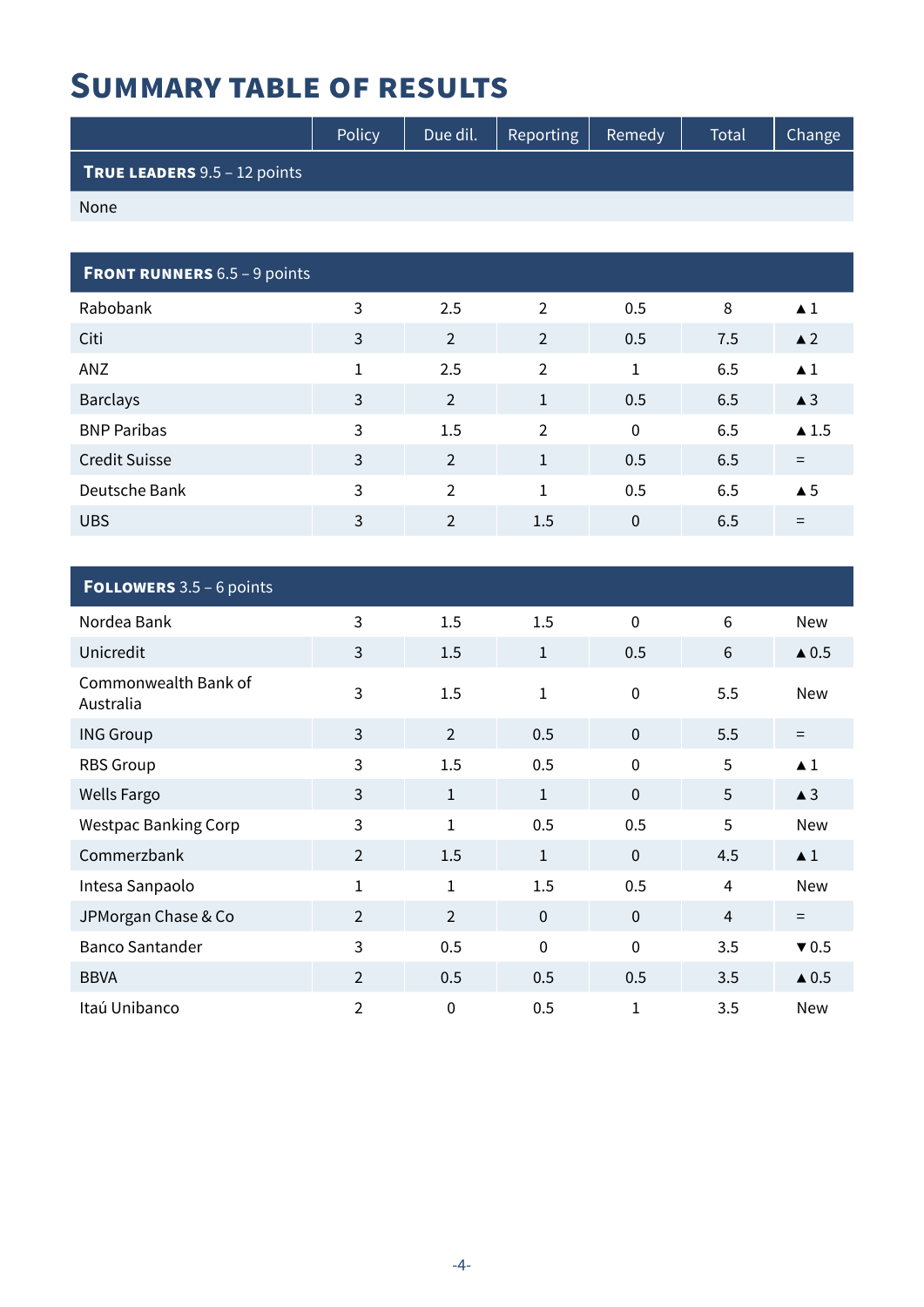|                                                 | Policy           | Due dil.         | Reporting      | Remedy      | Total          | Change                   |
|-------------------------------------------------|------------------|------------------|----------------|-------------|----------------|--------------------------|
| <b>LAGGARDS</b> $0 - 3$ points                  |                  |                  |                |             |                |                          |
| <b>BMO Financial Group</b>                      | $\overline{2}$   | $\mathbf 0$      | $\mathbf 1$    | $\mathbf 0$ | 3              | <b>New</b>               |
| Caixa Econômica Federal                         | $\overline{2}$   | $\mathbf 0$      | $\mathbf{1}$   | $\mathbf 0$ | 3              | <b>New</b>               |
| Goldman Sachs                                   | $\overline{2}$   | $\mathbf{1}$     | $\mathbf 0$    | $\mathbf 0$ | 3              | $=$                      |
| <b>HSBC</b>                                     | 2.5              | $\pmb{0}$        | 0.5            | $\mathbf 0$ | 3              | $\triangle$ 2            |
| Mizuho Financial Group                          | $\mathbf{1}$     | 1                | $\mathbf{1}$   | $\mathbf 0$ | 3              | $\blacktriangle$ 1.5     |
| National Australia Bank                         | $\mathbf{1}$     | 0.5              | $\mathbf{1}$   | 0.5         | 3              | <b>New</b>               |
| Société Générale                                | $\mathbf 1$      | 0.5              | 0.5            | 0.5         | 2.5            | $\blacktriangle$ 1.5     |
| Banco do Brasil SA                              | 1.5              | 0.5              | $\mathbf 0$    | $\mathbf 0$ | $\overline{2}$ | <b>New</b>               |
| Crédit Agricole                                 | 1.5              | 0.5              | $\mathbf 0$    | $\mathbf 0$ | $\overline{2}$ | $\equiv$                 |
| Lloyds Banking Group                            | $\overline{2}$   | $\pmb{0}$        | $\mathbf 0$    | $\mathbf 0$ | $\overline{2}$ | <b>New</b>               |
| Morgan Stanley                                  | $\mathbf 1$      | $\mathbf{1}$     | $\overline{0}$ | $\mathbf 0$ | $\overline{2}$ | $\equiv$                 |
| <b>Bank of Nova Scotia</b>                      | $\mathbf{1}$     | $\mathbf 0$      | 0.5            | $\mathbf 0$ | 1.5            | <b>New</b>               |
| <b>Standard Chartered</b>                       | 1                | 0.5              | $\mathbf 0$    | $\mathbf 0$ | 1.5            | $\triangle$ 0.5          |
| <b>Banco Bradesco</b>                           | $\mathbf 0$      | $\mathbf 0$      | $\mathbf{1}$   | $\mathbf 0$ | $\mathbf{1}$   | <b>New</b>               |
| <b>Bank of America</b>                          | 0.5              | 0.5              | $\mathbf 0$    | $\pmb{0}$   | 1              | $\triangle$ 0.5          |
| Crédit Mutuel / CM11-CIC<br>Group               | $\mathbf 0$      | $\pmb{0}$        | 0.5            | $\mathbf 0$ | 0.5            | <b>New</b>               |
| Industrial & Commercial Bank<br>of China (ICBC) | $\mathbf 0$      | $\boldsymbol{0}$ | 0.5            | $\mathbf 0$ | 0.5            | $\equiv$                 |
| Royal Bank of Canada                            | 0.5              | $\pmb{0}$        | $\mathbf 0$    | $\mathbf 0$ | 0.5            | <b>New</b>               |
| Sumitomo Mitsui Financial<br>Group              | 0                | 0                | 0.5            | 0           | 0.5            | Ξ                        |
| <b>Toronto-Dominion Bank</b>                    | $\mathbf 0$      | $\boldsymbol{0}$ | 0.5            | $\pmb{0}$   | 0.5            | <b>New</b>               |
| Agricultural Bank of China                      | $\mathbf 0$      | $\boldsymbol{0}$ | $\mathbf 0$    | $\mathbf 0$ | $\mathbf 0$    | $=$                      |
| <b>Bank of China</b>                            | $\pmb{0}$        | $\pmb{0}$        | $\pmb{0}$      | $\mathbf 0$ | $\overline{0}$ | $=$                      |
| <b>China Construction Bank</b><br>Corporation   | $\pmb{0}$        | $\pmb{0}$        | $\mathbf 0$    | $\pmb{0}$   | 0              | $\equiv$                 |
| Mitsubishi UFJ Financial Group                  | $\boldsymbol{0}$ | $\pmb{0}$        | $\pmb{0}$      | $\pmb{0}$   | $\pmb{0}$      | $\blacktriangledown 0.5$ |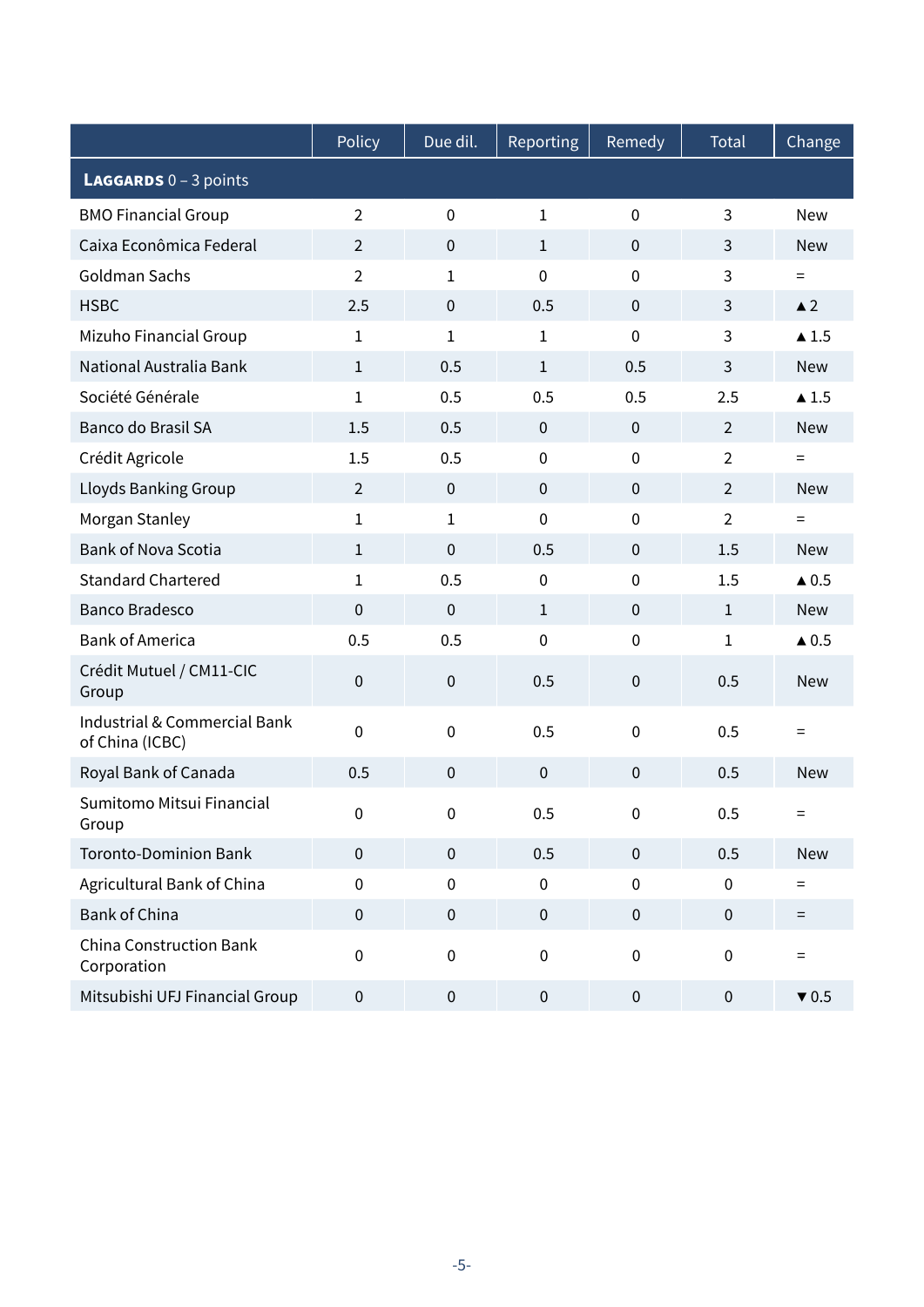## <span id="page-5-0"></span>**Results**

#### **Overview**

The UN Guiding Principles on Business and Human Rights ("the Guiding Principles") were unanimously endorsed by the UN Human Rights Council in June 2011. While they have weaknesses as well as strengths, they provide the clearest expression yet of the international community's expectations of the human rights responsibilities of business $<sup>1</sup>$ </sup>

This report aims to establish whether banks are fulfilling the responsibilities established by the Guiding Principles. To determine this, we evaluated the human rights policies, processes and reporting of 45 banks against a set of 12 criteria in four categories: **policies**, **due diligence commitments**, **reporting** and **access to remedy**. The criteria are based directly on the text of the Guiding Principles. For each criterion, we assigned a full, half or zero score, resulting in a total score out of 12. Banks researched in this study achieved a range of scores between 0 and 8 out of 12, with an average score of 3.4. Details of the methodology are included in the Methodology section. The full results of the benchmarking exercise are provided in Appendix II, and a full explanation of the criteria for a full and a half score are included in Appendix III.

For analysis, we have split banks into four groups based on their scores: laggards, followers, front runners and true leaders.

- **Laggards (0 3 points):** 24 banks the largest group achieved a score of no more than 3 points. This group includes seven of the ten North American banks covered in this study, all of the seven Asian banks covered, and six of the 20 European banks. It also includes the four banks that failed to score any points, three from China and one from Japan.
- **Followers (3.5 6 points):** 13 banks fall into this middle grouping. This group includes two of the remaining North American banks, two of the "big four" Australian banks, and three of the four Brazilian banks covered. Eight of the 20 European banks also fell in this category.
- **Front runners (6.5 9 points)**: Eight banks scored at least 6 out of a possible 12 points. Of these, six are European, one Australian, and one is from the United States. The highest ranked banks were the Dutch Rabobank (8 points), also the highest ranked bank in 2014, and Citi (7.5), which has risen from equal 4th place in 2014. A group of six banks (ANZ, Barclays, BNP Paribas, Credit Suisse, Deutsche Bank and UBS) are ranked equal third, scoring 6.5 points.
- **True leaders (9.5 12 points):** No banks scored over 9 points, therefore none can be considered "leaders" on the basis of their progress in implementing the UN Guiding Principles. Important areas in which no banks scored full points include: integrating consultation with potentially affected people and communities into due diligence processes, reporting on specific human rights impacts in a way that is sufficient to evaluate the bank's response, and operating a grievance mechanism which meets the minimum criteria established by the Principles.

<sup>1</sup> For a discussion of these strengths and weaknesses, see "How to use the UN Guiding Principles on Business and Human Rights in company research and advocacy", [SOMO, 2012](http://www.somo.nl/publications-en/Publication_3899).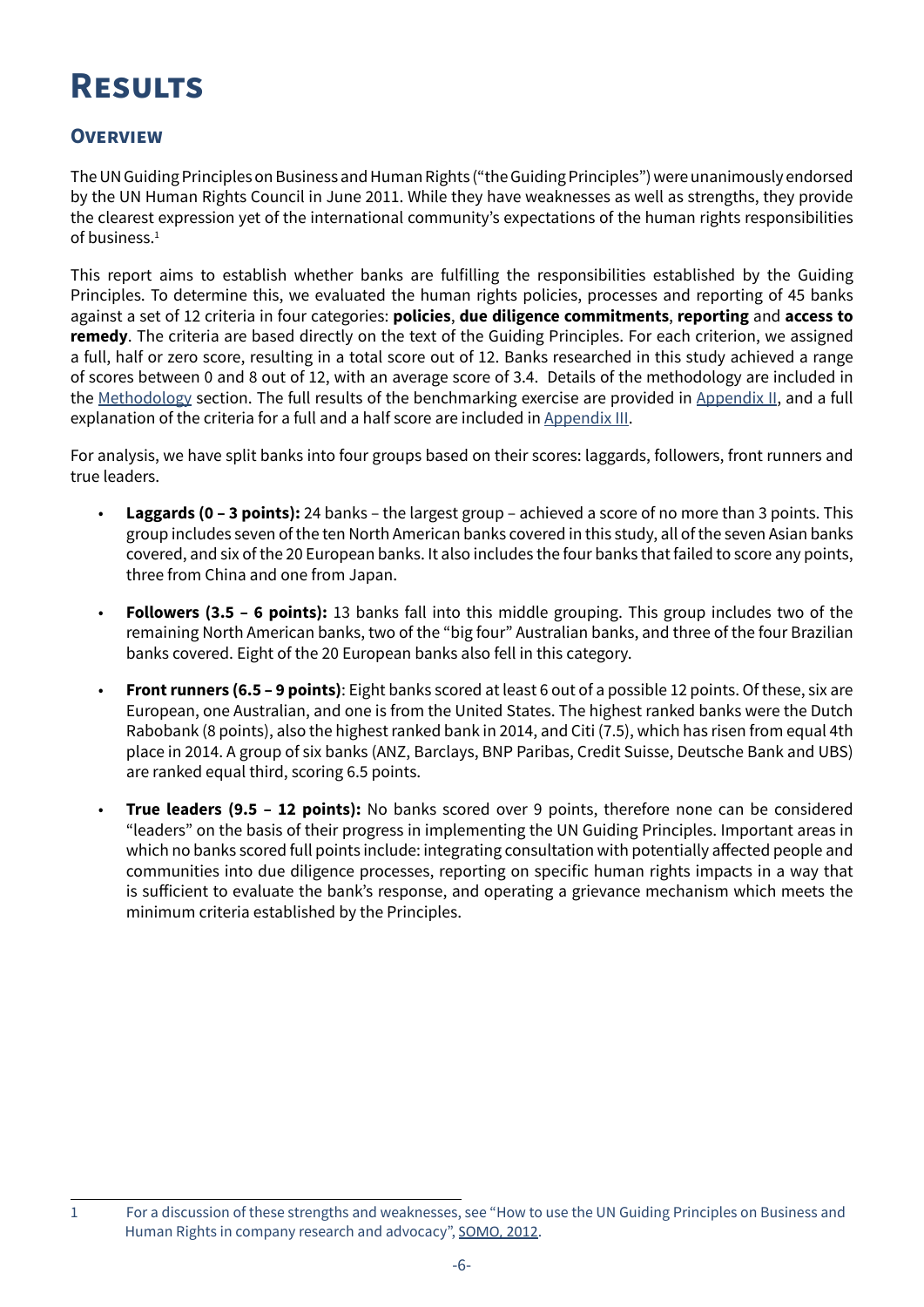#### <span id="page-6-0"></span>**Changes from 2014**

Of the 45 banks evaluated, 30 banks were assessed both in 2014 and 2016. Of these, 15 banks increased their scores, while 13 remained the same, and two banks dropped points. Most increases were small, and the average score achieved by these 30 banks in 2016 was 3.6, a small increase from the average of 2.9 recorded in 2014. $2$ 

Three banks increased their scores by larger amounts: Deutsche Bank improved by the largest amount, increasing its score by five points from 1.5 to 6.5, while Barclays and Wells Fargo increased their scores by three points each. All three have released new or updated human rights policies since December 2014.

Two banks recorded lower scores in 2016: Santander and Mitsubishi UFJ. Both banks' scores declined by half a point. Santander, whose score dropped from 4 to 3.5, released a new human rights policy which, while more detailed in some respects, lacked content that was previously included on the allocation of responsibility for addressing human rights impacts within the business. Mitsubishi UFJ's score dropped from 0.5 to 0, as its reporting on human rights had reduced to nothing since the last assessment.

For this update, 15 banks were assessed for the first time. This allowed an improved geographic balance, with the largest four banks in South America (all Brazilian) being covered for the first time, and all of the "big four" Australian banks being included, up from only one in 2014. The largest four Canadian banks were also included for the first time, as well as four European banks previously not covered. The average score of the 15 new banks was 2.7 out of 12, lower than the average of the 30 banks previously covered.

#### **Category 1: Policy commitments**

#### **Box I: Eleven new human rights policies since December 2014**

The following banks introduced their first stand-alone human rights policies since our last report in December 2014:

- Bank of America
- Deutsche Bank
- HSBC.

The following banks released updated human rights policies since the last report:

- Banco Santander
- **Barclays**
- Commerzbank
- Mizuho Financial Group
- Rabobank
- UBS
- Unicredit
- Wells Fargo.

#### **1.1 Has the bank adopted a statement of policy through which it expresses its commitment to respect human rights?** Scores: 27 full • 9 half • 9 no score

The first criterion assessed for "policy" was whether the bank has a statement of policy expressing its commitment to respect human rights, a starting point for implementing the Guiding Principles and a requirement established in Guiding Principle (GP) 16. For this criterion, 27 of the 45 banks assessed (60%) scored a full point, indicating they have a clear statement of policy to "respect" human rights. This is an improvement on 2014, when only 16 of 32 banks (50%) had such a policy. Barclays, Deutsche Bank, Commerzbank, HSBC and Société Générale all developed new policies or positions which led to improved scores on this criterion.

Nine banks scored a half point, typically for having a human rights policy which does not include a clear commitment to respect human rights as required by the Guiding Principles. (This is a change to the methodology used in 2014, when half scores were not awarded on this criterion.)

<sup>2</sup> The methodology has been revised slightly in 2016, most notably with the removal of one criterion in the "policy" category and the addition of one criterion in the "access to remedy" category. See the [Methodology](#page-13-1) section for more details. When comparing scores over time, the 2014 scores were adjusted to remove the criterion which was removed from the 2016 analysis. This means the 2016 score out of 12 is compared with this revised 2014 score out of 11.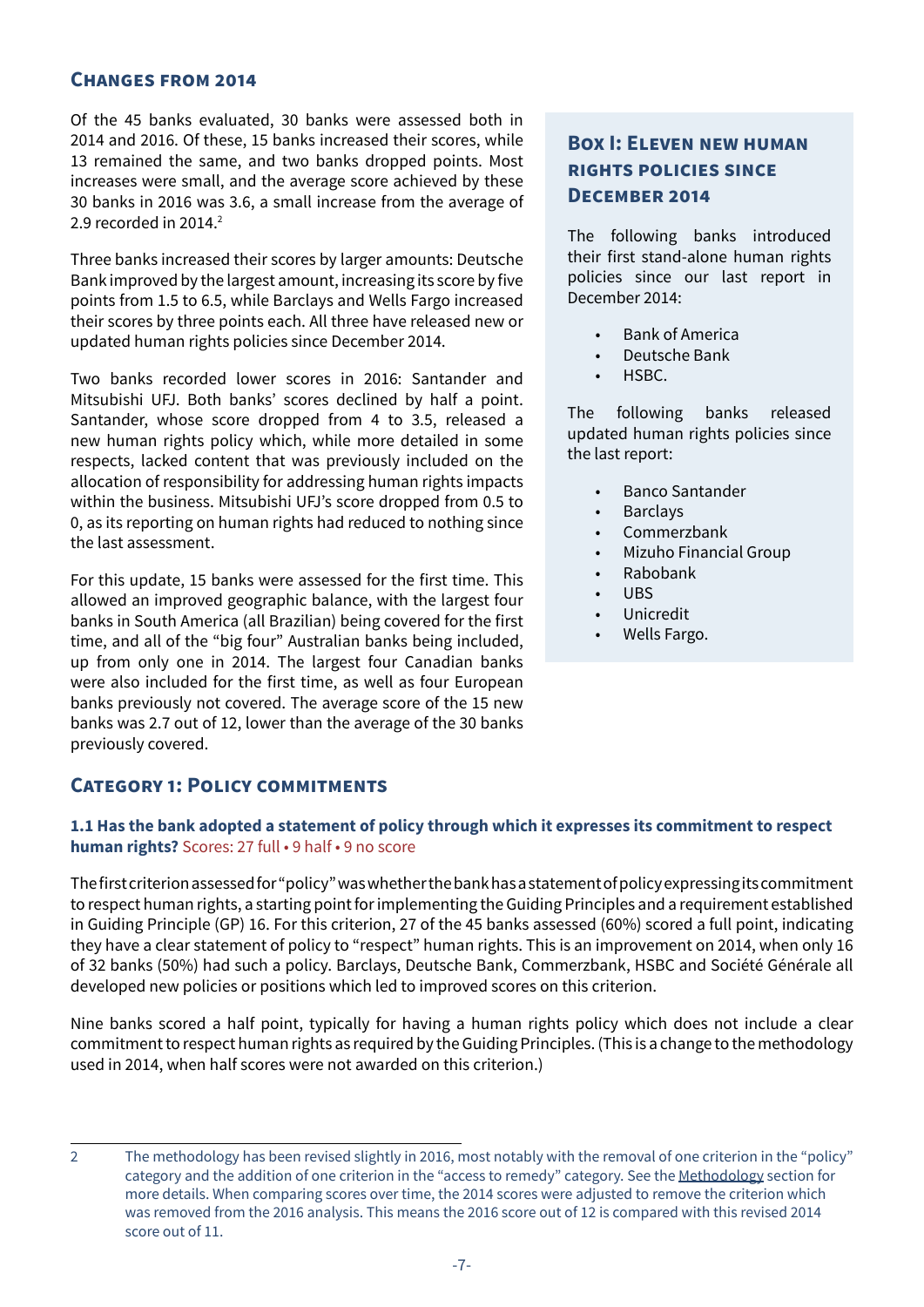<span id="page-7-0"></span>This leaves nine banks without a human rights policy: Bradesco in Brazil, Toronto-Dominion Bank in Canada, Crédit Mutuel in France, Sumitomo Mitsui and Mitsubishi UFJ in Japan, and all four Chinese banks covered in this report. These banks all achieved a total score of 1 or less out of 12. Toronto-Dominion Bank mentions human rights in its Code of Conduct for Employees, in the context of encouraging an internal culture of respect and diversity, but does not have a policy to respect human rights, while Crédit Mutuel states that it does have a human rights policy, but does not make it available publicly.

#### **1.2 Does the bank's policy commitment extend to those directly linked to its operations, products or services?** Scores: 21 full • 8 half • 16 no score

A bank's most significant potential human rights impacts are not those caused directly by the bank, but those to which the bank contributes or is directly linked, by supporting companies or projects with finance. It is therefore essential that bank policies explicitly extend to the provision of finance, as the bank's core activity. Most bank policies recognise this, with 21 banks scoring a full point on this criterion, and eight scoring a half point. Banks which did score as having a policy commitment to respect human rights, but which fail to consider the impacts of their finance in this, included Caixa Econômica Federal of Brazil, Mizuho of Japan, Société Générale of France and Lloyds Banking Group of the UK.

#### **1.3 Is the bank's human rights policy commitment approved at the most senior level of the business?**  Scores: 18 full • 2 half • 25 no score

The UN Guiding Principles state that a business' human rights policy should be approved at the most senior level of the business. Ensuring senior management attention to and accountability for human rights is likely to help ensure policies and procedures are effective. Twenty banks scored a full or half point here. (Two banks were awarded a half point as their policies only scored a half point in 1.1.) Nine banks were found to have a policy to respect human rights, warranting a full score in 1.1, but without indicating that it has been approved at the most senior level of the business.

#### **Category 2: Due diligence commitments**

#### **2.1 Does the bank commit to carry out human rights due diligence?** Scores: 16 full • 12 half • 17 no score

Conducting human rights due diligence is at the heart of the approach to human rights set out in the Guiding Principles. It is the means by which businesses should identify, prevent, mitigate and account for how they address human rights impacts.

Only one third of the 45 banks assessed here (16 out of 45, or 36%) has a commitment to carry out human rights due diligence, including for impacts linked to the bank's finance. A further 12 banks have a due diligence process which partially factored in human rights.

The largest group of banks, 17, did not describe a due diligence process at all. Most of these 17 banks fall into the "laggards" category of banks which scored between 0 and 3, although banks in the "followers" category, including Itaú Unibanco of Brazil and BBVA of Spain, also did not commit to human rights due diligence.

#### **2.2 Does the bank show how its due diligence process involves meaningful consultation with potentially affected groups and other relevant stakeholders?** Scores: 0 full • 6 half • 39 no score

A business' approach to human rights should put risks to *rights-holders* first, rather than risks to the business itself. Therefore the Guiding Principles call for due diligence to involve meaningful consultation with potentially affected groups, as well as other relevant stakeholders. None of the banks assessed showed how they ensure that potentially affected groups are consulted as part of their due diligence process.

Only six banks scored half points for this criterion. These banks – Rabobank, Citi, ANZ, BNP Paribas, Deutsche Bank and JPMorgan Chase – typically showed how their due diligence process may involve consultation with external stakeholders (e.g. NGOs). This is positive but only speaks to half of the requirement. Factoring the views of rights-holders into human rights due diligence, in a systematic manner (e.g. in circumstances meeting specific criteria), is simply not happening, and is a challenge for even the banks shown to be front runners in this report.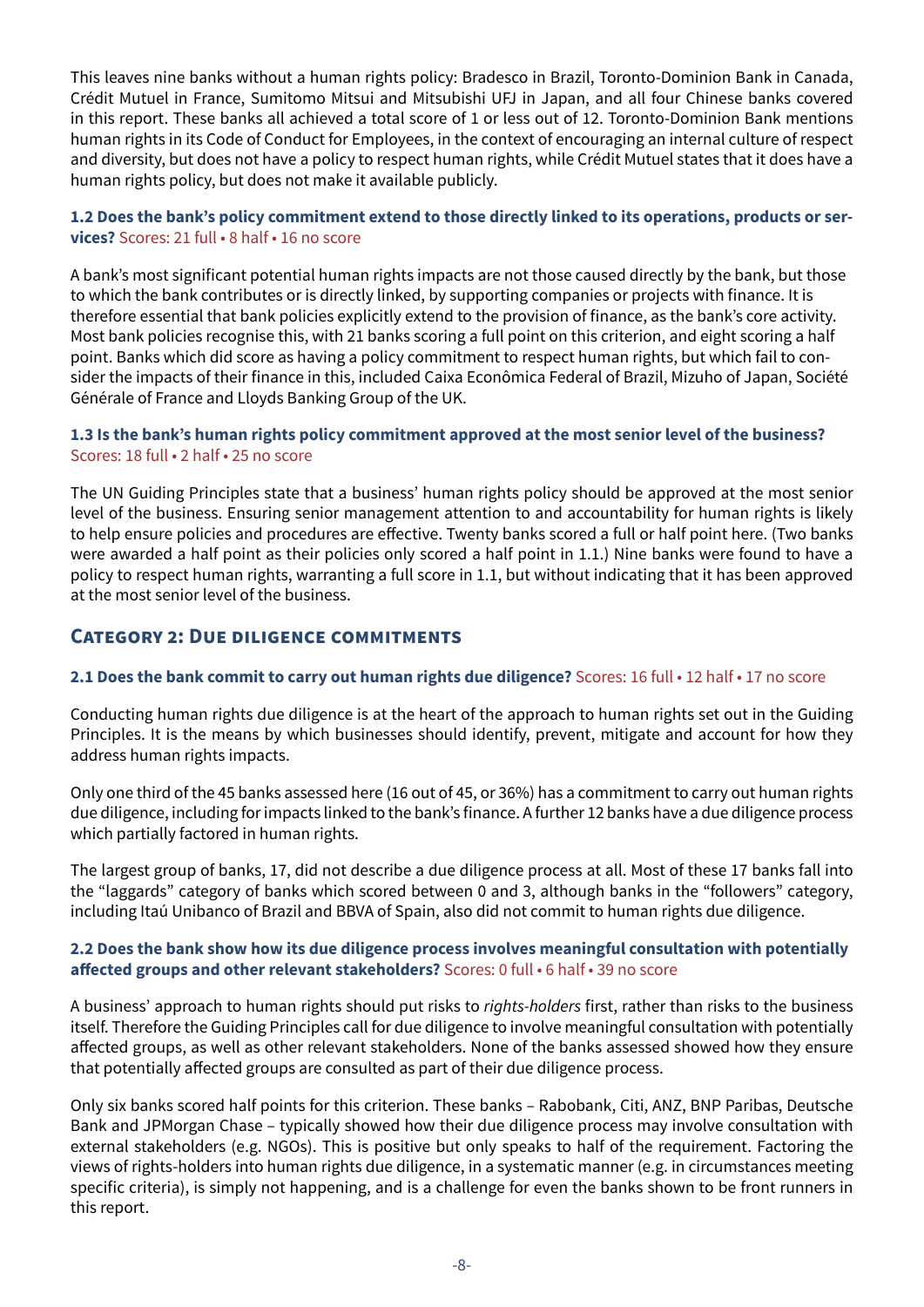#### <span id="page-8-0"></span>**Box II: Risks to whom?**

Human rights risks may have financial implications for banks, but the focus of human rights due diligence should be on risks to rights-holders. This requires a new approach for many banks, which are used to viewing environmental and social factors as risks *to the bank,* e.g. generating credit risk, legal risk or reputational risk. Very few banks indicate that they recognise this, but the following are positive examples:

- "Whatever we do, we must see human rights not in terms of how it affects companies or finances, but how it reflects people. This requires new ways of thinking…". ([Citi, 2015](http://citi.com/citi/about/citizenship/download/2015/global/2015-citi-global-citizenship-factsheet-human-rights-en.pdf))
- "[Human rights due diligence] is different from other due diligence activities in that it focusses on adverse impacts on individuals and communities and on their rights, rather than only on risks to the company." ([Rabobank, 2016](www.banktrack.org/manage/ems_files/download/20160425_letter_to_banktrack_banking_with_principles_ii_pdf/20160425_letter_to_banktrack_banking_with_principles_ii.pdf)).

On the other hand, other banks do not recognize the emphasis on rights-holders. The following is just one example of a bank which, in its investment policy, shifts the responsibility for managing human rights impacts to its customers, not recognising its own responsibility for managing impacts linked to its own services:

• "Investing: […] We will provide our customers and clients with the transparency and tools they need to make their own choices on human rights matters in connection with our investment products and services." ([CommBank, 2015\)](https://www.commbank.com.au/content/dam/commbank/about-us/docs/sustainability-20151103-human-rights-position-statement.pdf).

#### **2.3 Does the bank clearly allocate responsibility for addressing human rights impacts to specific levels and functions within the business enterprise?** Scores: 9 full • 8 half • 28 no score

Nine out of 45 banks included a clear description of the levels and functions responsible for addressing human rights, including referral and escalation processes and ultimate responsibilities. These were Rabobank, ANZ, Barclays, Credit Suisse, UBS, Unicredit, CommBank, ING and JP Morgan.

The 2013 discussion paper by the Thun Group of banks made clear that bank human rights policies should "establish clear accountabilities and allocation of responsibility, monitoring and reporting requirements and an escalation procedure for evaluating risks or dilemmas as they arise"<sup>3</sup>, and the nine banks that meet this requirement fully include five of the seven signatories of this discussion paper.<sup>4</sup>

#### **Category 3: Reporting**

#### **3.1 Does the bank report formally on how it addresses its human rights impacts externally?** Scores: 6 full • 24 half • 15 no score

In order to show that they are meeting their responsibility to respect human rights in practice, businesses need to be prepared to communicate this externally. The UN Guiding Principles require that businesses "whose operations or operating contexts pose risks of severe human rights impacts" should report formally on how they address them. We consider that banks' operations clearly pose such risks, particularly via their provision of finance, and that they should therefore report formally on how they address human rights impacts, e.g. via annual reporting.

<sup>3</sup> Thun Group, [Discussion Paper for Banks on Implications of Principles 16–21](http://business-humanrights.org/sites/default/files/media/documents/thun-group-discussion-paper-final-2-oct-2013.pdf), 2013

<sup>4</sup> These five are Barclays, Credit Suisse, ING Group, UBS and Unicredit. The other two signatories to the Thun Group paper were BBVA and RBS.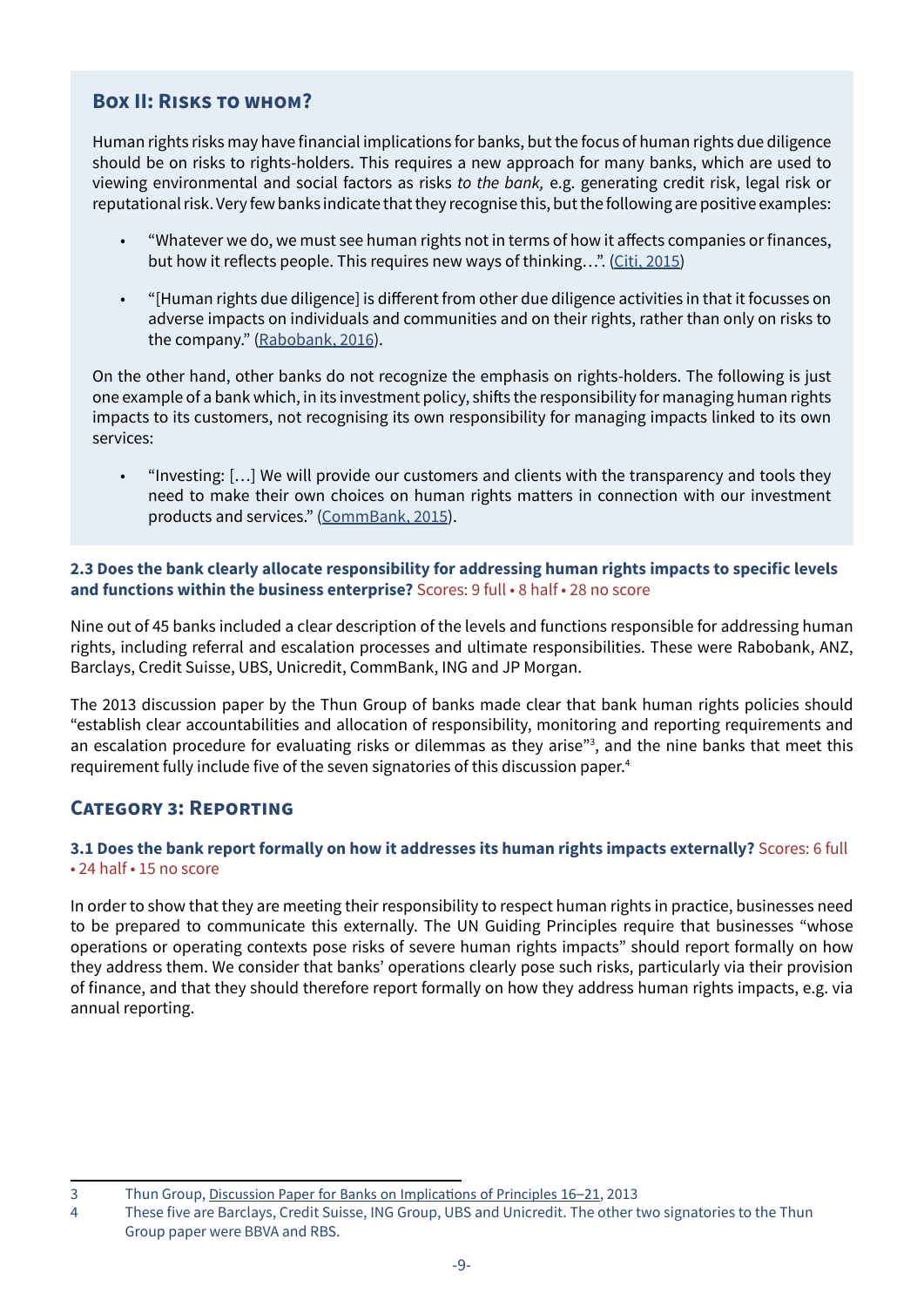<span id="page-9-0"></span>On this criterion, 24 banks received a half-score but only six received a full score. For a full score, reporting should discuss how the bank addresses specific human rights *impacts* (this is the focus of Guiding Principles 29). For a half score, reporting on human rights developments in general was sufficient, and the evidence shows that banks are more comfortable reporting at this level. Simply reporting the existence of a policy was not sufficient for a score. A number of banks which scored well on their human rights policies did not report at all on their approach to human rights and did not score here; these include JPMorgan Chase, Santander, Itaú Unibanco and Goldman Sachs.

#### **3.2 Does the bank verify whether adverse human rights impacts are being addressed, by tracking the effectiveness of its response?** Scores: 0 full • 16 half • 29 no score

For a full score on this criterion, banks should show how they track the effectiveness of their response to adverse human rights impacts, in a way which is based on appropriate qualitative and quantitative indicators and draws on feedback from internal and external sources, including affected stakeholders, following Guiding Principle 20. No banks scored a full point on this aspect.

The requirement for a half point was more generous: banks could score for reporting qualitative or quantitative human rights indicators, e.g. without using these to track effectiveness. However only one third of the banks covered reached this low bar in their reporting.

#### **3.3 Does the bank's reporting provide information that is sufficient to evaluate the adequacy of its response to particular human rights impacts?** Scores: 0 full • 9 half • 36 no score

No banks were found to report on specific human rights impacts to a degree which is sufficient to evaluate the adequacy of its response. In our assessment, we looked for reports of concrete actions taken or follow-up steps requested from clients or investee companies, reported in a somewhat systematic manner (e.g. covering the bank's most significant human rights impacts). For a half score, reporting on some specific impacts was sufficient.

#### **Box III: Current good practice in human rights reporting**

The four banks which scored most strongly for their human rights reporting overall were ANZ, BNP Paribas, Citi and Rabobank. However there is room for improvement in all cases, particularly in addressing specific human rights impacts in sufficient detail to assess the adequacy of the bank's response.

- Rabobank reported details of all dialogues with clients, on issues including human rights. ([Rabobank 2015, pp 129 – 130\)](https://www.rabobank.com/en/images/rabobank-annual-report-2015.pdf)
- ANZ reported on actions taken to implement human rights policies, address risks and respond to violations, including its response to one issue raised by NGOs, Phnom Penh Sugar. (ANZ 2015, [page 41\)](http://www.anz.com/resources/d/2/d260eabb-50e7-47c1-b0b2-34bb9c65f110/corporate-sus-review-2015.pdf?MOD=AJPERES) However Oxfam Australia has raised issues with the quality of ANZ's self-reporting, noting that "ANZ's response on land grabs casts doubt over whether customers and investors can rely on ANZ to give an accurate appraisal of its exposure to land-related risk and associated human rights violations" and gives several examples of misleading statements by the bank ([Still](http://resources.oxfam.org.au/pages/terms.php?ref=1734&search=&k=c456e625dc&url=pages%2Fdownload_progress.php%3Fref%3D1734%26size%3D%26ext%3Dpdf%26k%3Dc456e625dc%26search%3D%26offset%3D0%26archive%3D0%26sort%3DDESC%26order_by%3Drelevance)  [banking on land grabs](http://resources.oxfam.org.au/pages/terms.php?ref=1734&search=&k=c456e625dc&url=pages%2Fdownload_progress.php%3Fref%3D1734%26size%3D%26ext%3Dpdf%26k%3Dc456e625dc%26search%3D%26offset%3D0%26archive%3D0%26sort%3DDESC%26order_by%3Drelevance), p. 25, also p.3-4, 42-45).
- BNP Paribas reported on the four human rights issues it identified as most salient (access to financial services; privacy; workers' rights; community rights) and steps taken to address these, including three generalised examples of the bank's response to specific human rights impacts. ([BNP Paribas 2015, pp 482 – 486](https://invest.bnpparibas.com/sites/default/files/documents/ddr2015eng.pdf))
- Citi reported on the total number of transactions subject to human rights due diligence (ten) and reported three anonymised case studies in some detail, on mining, the Thai fishing industry and palm oil. [\(Citi, 2015, 6.1 – 6.3 and 7.12\)](http://www.citigroup.com/citi/about/citizenship/download/2015/global/2015-citi-global-citizenship-report-en.pdf)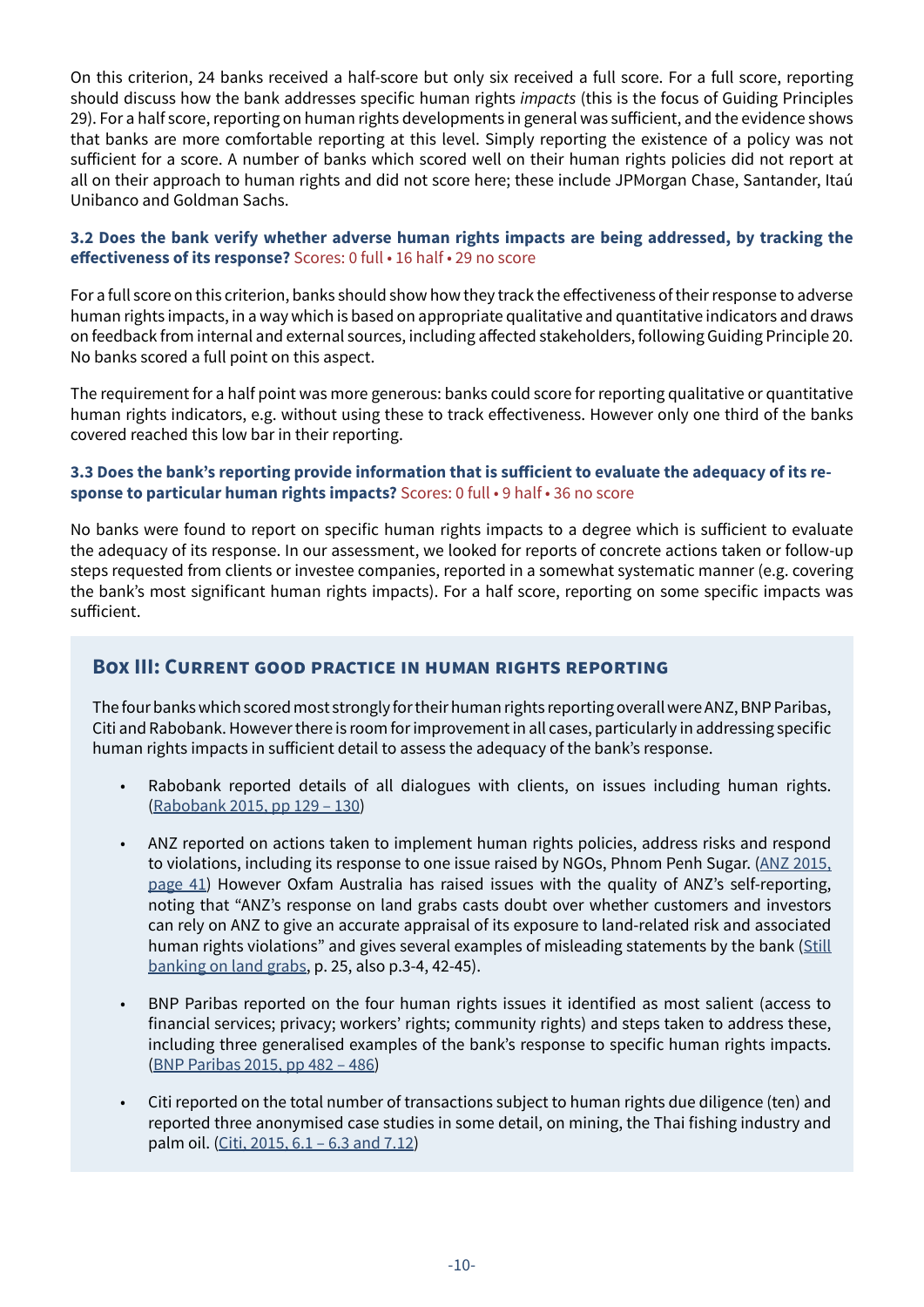#### <span id="page-10-0"></span>**Category 4: Access to remedy**

#### **4.1 Does the bank provide for, or cooperate in, the remediation of adverse impacts to which it identifies it has caused or contributed?** Scores: 0 full • 6 half • 39 no score

Guiding Principle 22 establishes a business responsibility to remediate impacts that they identify they have caused or contributed to. This is separate from the responsibility to establish a grievance mechanism, which allows others to raise complaints when their rights are impacted by a business (see 4.2 and 4.3), although a grievance mechanism can help here.

None of the banks assessed had a clear process for remediating human rights impacts, nor did they detail impacts they had identified and their efforts to remediate them. Six banks gained a half score for having a written commitment to remediate their impacts. However, without evidence that there is a solid process behind this (for example, one which involves granting rights to information and access to the process for those whose rights have been impacted), or details of the impacts which are indeed being remediated, even these commitments seem to be insubstantial.

#### **4.2 Has the bank established or participated in a grievance mechanism for individuals and communities who may be adversely impacted by its activities?** Scores: 1 full • 7 half • 37 no score

As well as a responsibility to remediate human rights impacts that *the business itself* identifies it has caused or contributed to, businesses have a responsibility to provide access to those who feel their rights have been impacted to raise their own grievances and seek remediation. This includes for grievances the business has caused or contributed to, as well as those to which it is directly linked, as a grievance must first be raised before the relationship of the business to the impact can be established.

The 2014 "Banking with Principles?" report found that no banks had yet established a grievance mechanism which met the effectiveness criteria set out in Guiding Principle 31. We revised our criteria in this update to identify and encourage progress towards establishing grievance mechanisms, and have awarded a point here for any grievance mechanism with dedicated channels, open to all who may be adversely impacted by a bank's activities, regardless of whether it meets effectiveness criteria. We assess whether effectiveness criteria are met separately, in 4.3.

Only one bank – Itaú Unibanco from Brazil – was found to have a grievance mechanism. Itaú, which scored 3.5/12 overall, has an ombudsman service with a mandate to represent customers, and states that "Itaú Unibanco's

Inspectorate and Ombudsman channels are qualified to identify/ investigate practices that are contrary to [the bank's] Human Rights Commitment." [\(Itaú Unibanco, undated policy\)](http://www.banktrack.org/manage/ems_files/download/human_rights_commitment_eng_pdf/human_rights_commitment_eng.pdf). Half points were awarded where a channel was open for complaints, but where this did not constitute a grievance mechanism – for example, an email address or contact number not backed by any defined process, but which is explicitly open for complaints regarding human rights. No points were awarded for general "contact us" channels, or for channels which are limited to customers or employees.

#### **4.3 Does the bank's grievance mechanism meet effectiveness criteria?** Scores: 0 full • 0 half • 45 no score

As outlined above, no bank operates a grievance mechanism which meets the effectiveness criteria set out in GP31 – being legitimate, accessible, predictable, equitable, transparent, rights-compatible and a source of continuous learning. For a half point, as in 2014, we looked for minimum criteria including having a clear policy with timeframes on how grievances are handled, and including a registry of complaints. No bank has a grievance mechanism which meets this standard.

#### **BOX IV: GRI REQUIREMENTS and grievance mechanisms**

The G4 sustainability reporting standard of the Global Reporting Initiative (GRI) requires banks to report the "Number of grievances about human rights impacts filed, addressed, and resolved through formal grievance mechanisms" ([G4-](https://g4.globalreporting.org/specific-standard-disclosures/social/human-rights/human-rights-grievance-mechanisms/Pages/G4-HR12.aspx) [HR12](https://g4.globalreporting.org/specific-standard-disclosures/social/human-rights/human-rights-grievance-mechanisms/Pages/G4-HR12.aspx)). This is a positive development, but results in a perverse situation in which banks state, for example, that they are "not aware of grievances filed in relation to human rights", while having no mechanism in place to receive such grievances.<sup>5</sup>

<sup>5</sup> The quoted example is from [Morgan Stanley's 2014 reporting](http://www.morganstanley.com/globalcitizen/pdf/2014_MS_Sustainability_Report.pdf).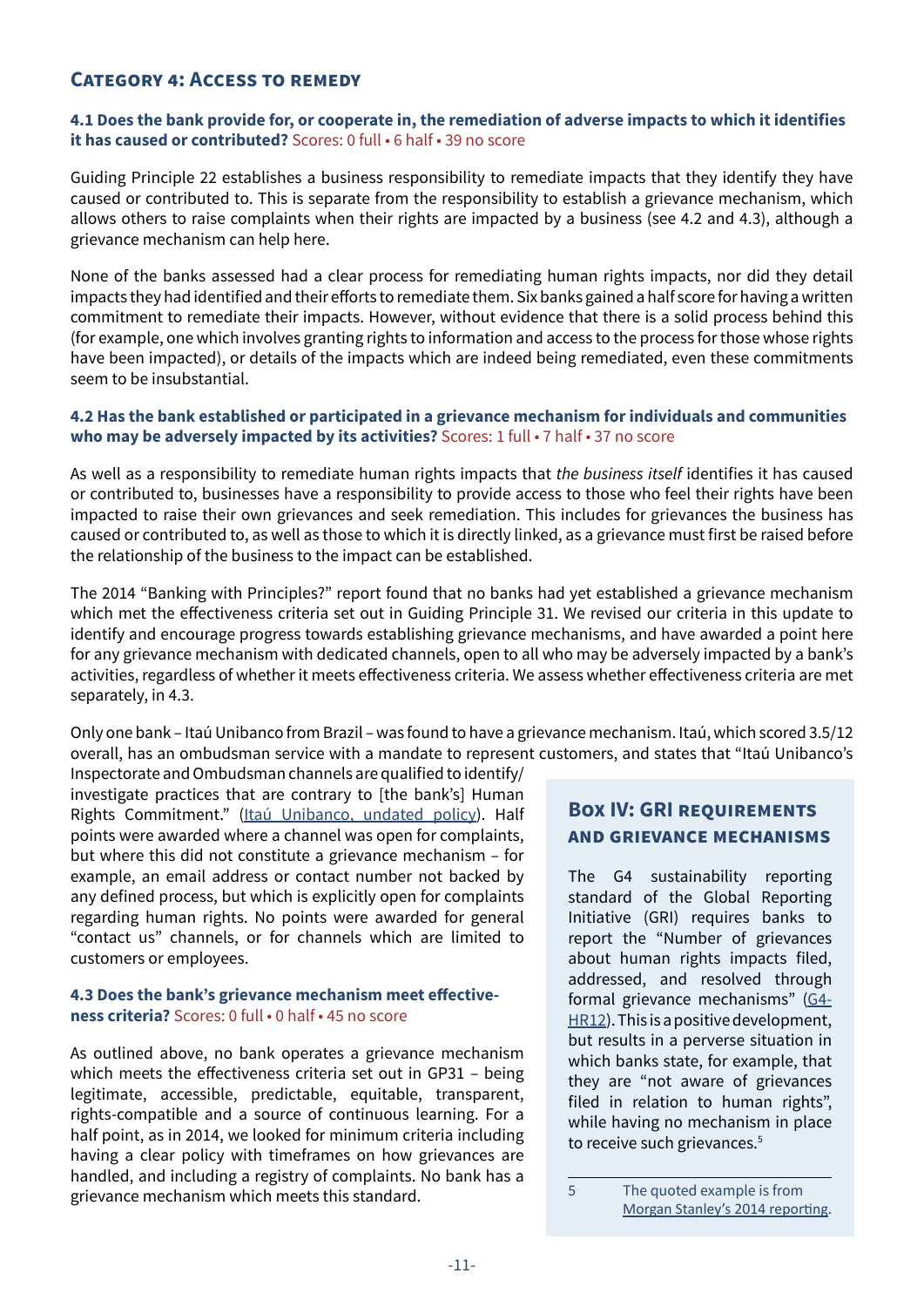- **True leaders (none)**
- **•** Front runners
- **•** Followers
- Laggards



### <span id="page-11-0"></span>**Results by region**

**Legend:**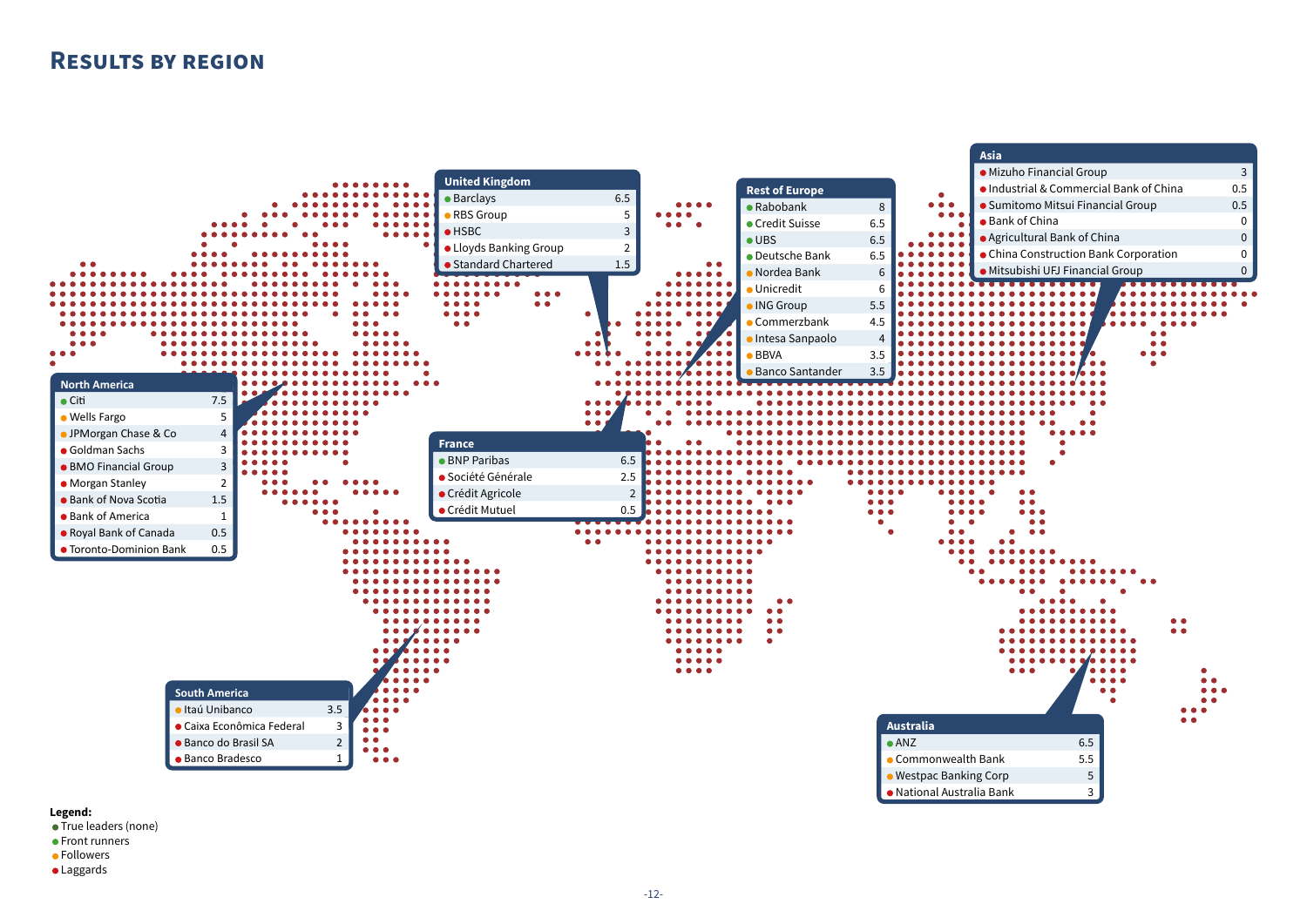#### <span id="page-12-1"></span><span id="page-12-0"></span>**Box V: Human rights impacts of banks**

In 2016 BankTrack launched a new series of "[Human Rights Impact Briefings](mailto:http://www.banktrack.org/show/pages/human_rights_impact_briefings)" which investigate instances in which banks finance adverse human rights impacts, and how banks manage these instances. The briefings complement the "Banking with Principles?" benchmarking process, with this report examining policy, reporting and processes (*what banks say they do*) and the briefings examining the impacts of their finance (*what banks actually do).*

So far, two briefings have been published: the first focusing on labour standards violations in the palm oil company IOI Corporation's Malaysian plantations, and the second on the coal company Drummond and accusations it is linked to paramilitary violence in Colombia.

In both cases, BankTrack wrote to the banks linked to these companies by their finance and asked for them to account for how they addressed these human rights impacts (in line with Guiding Principle 20). Banks responded in all but one case.

The responses received from the banks varied, but in the great majority of cases banks did not provide a substantive response, i.e. one which commented on how the bank addressed the issues raised. Rather, they provided general descriptions of their human rights policies and due diligence processes, which shed little or no light on what the bank actually did. In many cases they did not confirm their link to the company. In five cases, banks did detail some action taken (see below), although the actions taken vary greatly, from adequate to completely inadequate.

If bank policies work, we would expect to see better responses from banks which score well on their human rights policies. With a larger number of briefings, we hope to be able to draw firm conclusions about whether this is the case. However early indications from the first two briefings do not necessarily bear this assumption out, with some "laggards" and "followers" showing better disclosure than some "front runners":

- Three of the five banks which gave some response to the issues raised are "front runners": **Deutsche Bank**, **BNP Paribas** and **Citigroup**.
- One of the banks that gave some response to the issues raised, **JP Morgan**, is ranked as a "follower", and one, **Crédit Agricole**, as a "laggard". However it is worth noting that the response from Crédit Agricole was not strong.
- **UBS** and **Credit Suisse** stand out as relatively high-scoring banks ("front runners" on 6.5 points each) which are failing to match this performance with adequate disclosure.

| <b>How banks responded</b>                                                                  | <b>IOI Corporation</b>                                                                                                   | <b>Drummond</b>                                         |
|---------------------------------------------------------------------------------------------|--------------------------------------------------------------------------------------------------------------------------|---------------------------------------------------------|
| Response outlining some action<br>taken in response to the issues<br>raised                 | Crédit Agricole; Deutsche Bank;<br>JPMorgan Chase                                                                        | <b>BNP Paribas; Citigroup</b>                           |
| Confirmation of link with the<br>company but no comment on the<br>specific issues raised    | Citigroup; Intesa Sanpaolo;<br>Société Générale; Standard<br>Chartered                                                   | <b>BBVA</b>                                             |
| No confirmation of link with the<br>company and no comment on the<br>specific issues raised | Credit Suisse; HSBC; Mitsubishi<br>UFJ Financial; Mizuho Financial;<br>Morgan Stanley; Sumitomo Mitsui<br>Financial; UBS | Bank of America; HSBC; Mizuho<br>Financial; Wells Fargo |
| No response                                                                                 | Bank of China                                                                                                            | (All responded)                                         |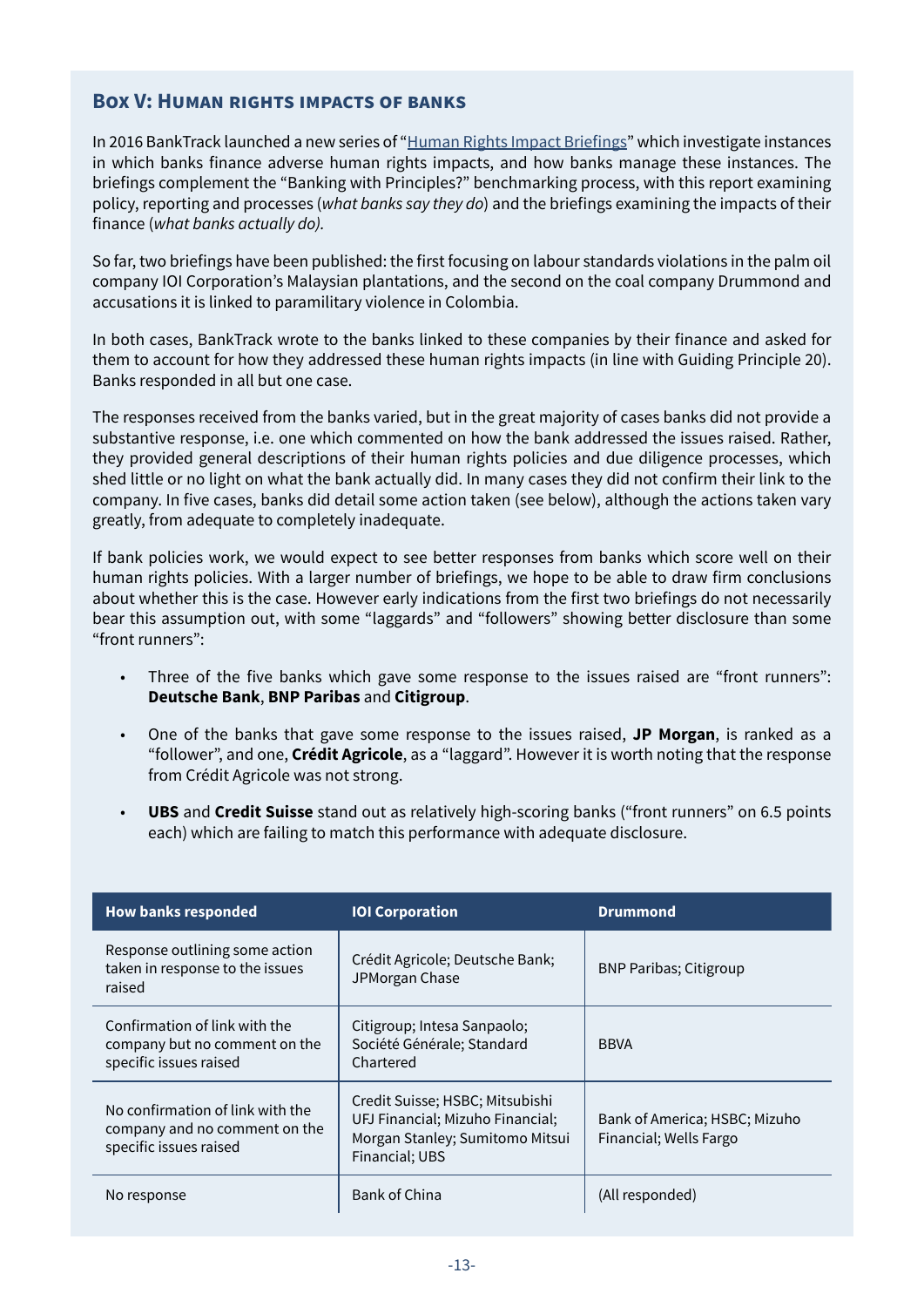## <span id="page-13-1"></span><span id="page-13-0"></span>**Methodology**

The 2014 "Banking with Principles?" report was used as the starting point for this first update. We assessed the criteria and scope of the 2014 report and considered how this update should evolve, considering feedback received on the last report. The main changes we made were to expand the scope of the report from 32 banks to 45, and to add one criterion and remove another.

**Scope:** We expanded the scope of the report from 32 banks to 45, and selected banks according to a clearer methodology. We began with the list of the world's largest 50 banks by assets, sourced from relbanks.com. We removed banks without significant involvement in commercial banking, and national development banks. We then added larger banks from outside the largest 50 where these improved geographical balance or provided more complete representation of the largest banks in one country; and removed the smaller Chinese banks to focus on the largest four.

The resulting list of 45 banks includes 30 of the 32 banks covered in our first report (ABN Amro and La Caixa are no longer included, as these are not among the top 50 banks by assets), and 15 banks not previously covered (4 Brazilian, 4 Canadian, 4 European and 3 Australian).

**Criteria:** The 12 criteria against which banks are assessed are based on the text of the Guiding Principles themselves, where they create requirements for business enterprises. Not all Principles lend themselves to assigning a score, and as such the criteria are based only on those elements of the Principles that best lend themselves to scoring. Further details on the requirements for a half or full score are given in [Appendix III.](#page-18-1)

The criteria developed for the 2014 report were assessed by an independent expert, and banks were sent a draft of the criteria and given the opportunity to provide feedback. In 2016 the criteria were slightly amended. Some changes of wording were made for greater clarity and consistency with the UNGPs.

One criterion was removed: "Does the bank's policy commitment explicitly refer to the International Bill of Human Rights and the principles concerning fundamental rights set out in the International Labour Organization's Declaration on Fundamental Principles and Rights at Work?" The UN Guiding Principles state that the business responsibility to respect human rights *refers to* these instruments at a minimum, but does not explicitly state that businesses must themselves refer to these instruments in their own policies. While we consider reference to these instruments in full to be good practice, we believe this change reflects the letter of the UN Guiding Principles more accurately. To ensure comparability, scores in the 2016 report (out of 12) are compared with scores from the 2014 report which are revised to remove this criterion (out of 11).

One criterion has been added: "4.3: Does the bank's grievance mechanism meet effectiveness criteria". In the 2014 report, we looked for bank grievance mechanisms that met some or all of the effectiveness criteria set out in the Guiding Principles for criteria 4.2 ("Has the bank established or participated in a grievance mechanism for individuals and communities who may be adversely impacted by its activities"). With this revision, we allow a score under 4.2 regardless of whether the grievance mechanism meets effectiveness criteria. We then consider the effectiveness criteria in 4.3. This change aims to recognise progress towards establishing grievance mechanisms, while still emphasising the importance of fully meeting the effectiveness criteria.

**Assessment and bank feedback:** As in 2014, banks were invited to provide feedback throughout this process. In March 2016 the revised criteria were sent to all banks to be assessed, inviting their comments, and alerting the banks that their human rights policies, processes and reporting would be assessed in the coming weeks. The assessment was conducted by BankTrack during March 2016 on the basis of publicly available materials available online.

Banks were then sent draft assessments in April 2016, and invited to respond. In total, 26 banks (58%) took the opportunity to respond with feedback on their results. This represents a higher level of engagement than in 2014, when 16 banks out of 32 (50%) responded. Banks were advised that unpublished or confidential policies would not be considered. This year we also invited banks to make a submission as a supporting document for publication on the BankTrack site if they wished, to encourage further disclosures. Only one bank, Rabobank, took this option. Based on feedback, 14 scores were revised upwards and 12 remained unchanged (none were revised downwards).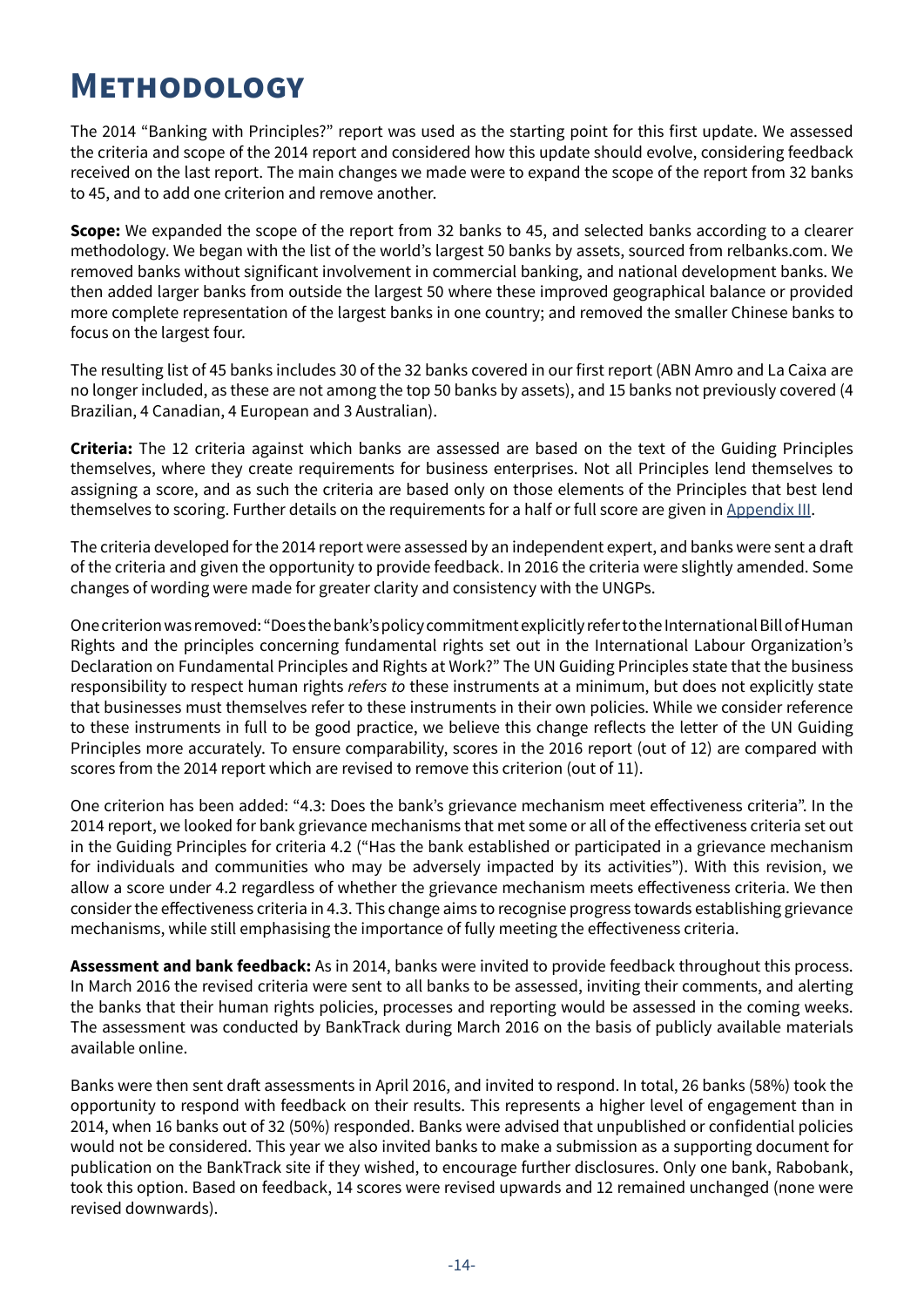**Limitations:** While we aimed for improved geographical coverage, ranking 45 banks is already a significant undertaking. We are conscious that, for example, no African, Indian or Indonesian banks are covered. We are actively seeking funding to expand our human rights work, and parties interested in funding a regional study of human rights performance in regions under-represented by this report are encouraged to [contact us](mailto:contact@banktrack.org).

For the 2014 report, we contracted an external expert to provide an independent assessment of the entire process. In 2016 this expert was not available, and a suitable replacement could not be found. Therefore the scores in this update have not benefitted from a fresh external review. However the external review provided in 2014 has informed the criteria used in this update, as well as the initial scores used as a baseline for those 30 banks which were scored previously.

As we noted in 2014, no scoring method can hope to fully capture the extent of a bank's commitment to human rights. This methodology assesses policies, processes and reporting; it does not seek to assess the *outcomes* of banks' policies on rights-holders, e.g. through the projects banks finance. To address this, BankTrack has launched a series of Human Rights Impact Briefings which assess bank implementation of the UN Guiding Principles in the cases of specific human rights impacts linked to their finance (see  $\frac{Box V}{v}$  $\frac{Box V}{v}$  $\frac{Box V}{v}$ ).

Finally, the study does not seek to assess the *depth* or efficacy of human rights due diligence, but only the commitment to perform it, as stated in bank policies. It does not assess the quality of human rights reporting, but only whether it meets certain minimum standards.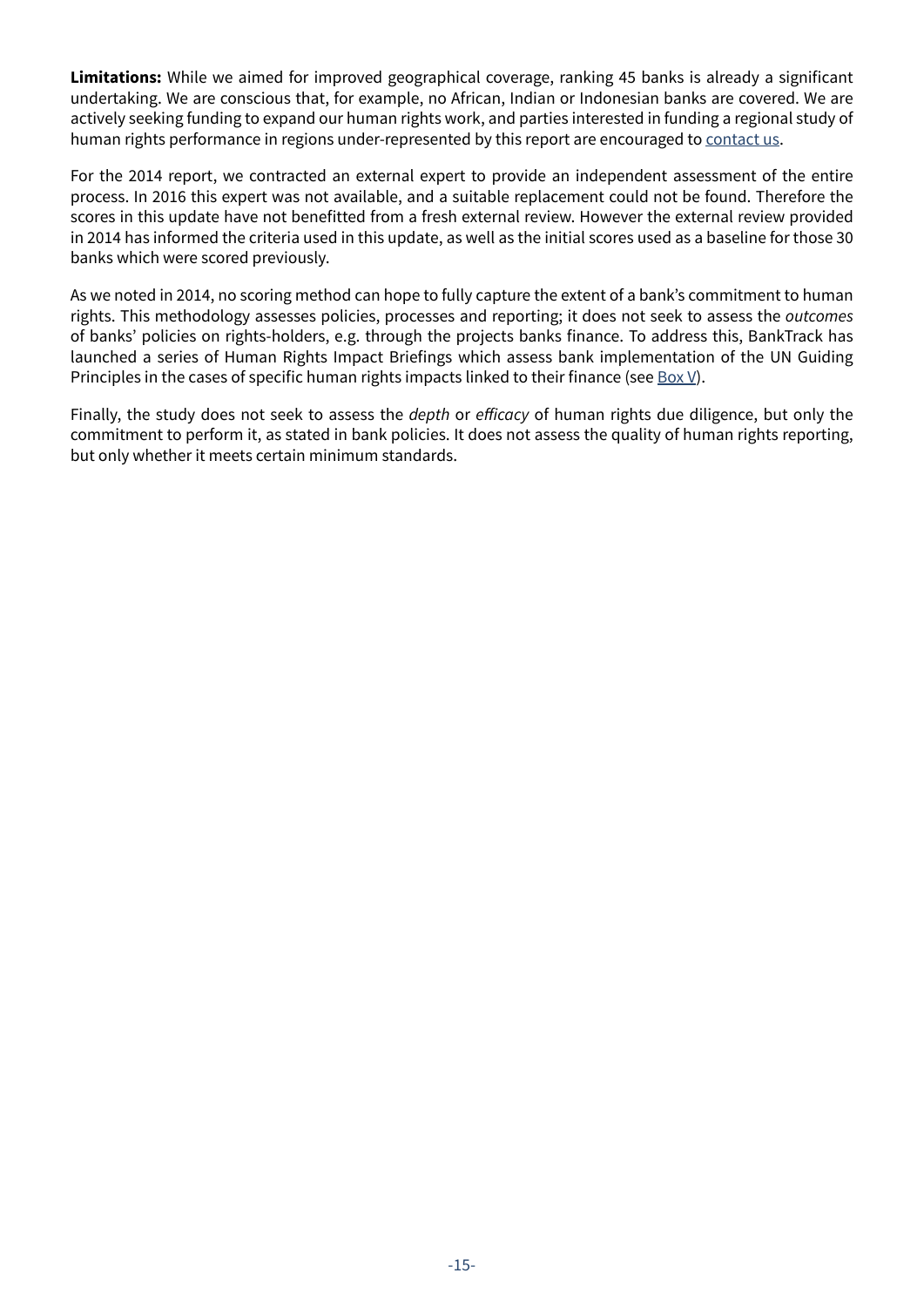## <span id="page-15-0"></span>**Closing remarks**

The UN Guiding Principles were developed after extensive consultation with businesses, alongside states and NGOs, and are supported by many businesses and industry associations, including banks. They represent a standard of business conduct that is expected by UN member states. Yet five years after their unanimous endorsement by the UN Human Rights Council, the level of implementation by banks remains poor, and there are gaping holes in implementation by even the leading banks.

This is not to say that progress has not been made. Half of the banks covered in this study have made measurable progress in the past 18 months, mainly by developing new or updated policies or improving their human rights reporting. There is hope that the OECD's work on responsible business conduct in the financial sector (see  $\Delta$ ppendix I) will encourage higher standards, and that the OECD complaints mechanism, based on state National Contact Points, will provide one set of channels through which affected people can hold banks and other businesses to account.

However we are particularly concerned that, after five years, banks are apparently ignoring important Principles. In our 2014 report we called for banks to "now take steps to clearly show how impacts on rights-holders (meaning, of course, all of us) are at the centre of their approach to human rights". Yet none of the banks assessed showed how their human rights due diligence draws on meaningful consultation with potentially affected people (required by GP18). Few reported on specific human rights impacts, with the exception of isolated and usually anonymised case studies, and none did so with sufficient detail to evaluate their response.



BankTrack supports the Global Movement for a Binding Treaty on Business and Human Rights. Image: [Treaty Movement.](http://www.treatymovement.com/)

Finally, while a few banks have channels through which affected communities can contact them, bank grievance mechanisms, as required by the UNGPs, remain absent. This absence was widely recognised as a concern by civil society, academics and business at the 2015 UN Forum on Business and Human Rights, in a panel on "providing access to effective remedy in the financial sector" for which private sector bank representatives were entirely absent.

The informal Thun Group of banks stated in response to our 2014 report that it was "premature" for us to benchmark banks on access to remedy, as "a topic that continues to be subject to much debate and has not been conclusively interpreted yet". However, we aim to assess banks against all of the Guiding Principles that create responsibilities for business, and we see no rationale for omitting those relating to access to remedy simply because banks are not ready. After five years, the banking sector simply has nothing to show against the requirements set out in Guiding Principles 29 and 31: no discussion paper, no cross-bank initiative to explore how this responsibility should be interpreted in practice, and certainly no grievance mechanisms.

Overall, such alarming gaps call into question whether the essentially self-regulatory approach of the UN Guiding Principles is working. For this reason BankTrack supports the development of a UN treaty on business and human rights which will create new legal obligations for companies in a way the UN Guiding Principles do not. However, we are under no illusions: these efforts will take many years, and may not succeed. In the meantime, we will continue to hold banks to account for their human rights responsibilities, and we hope that our efforts to measure bank performance spur greater efforts from banks to perform.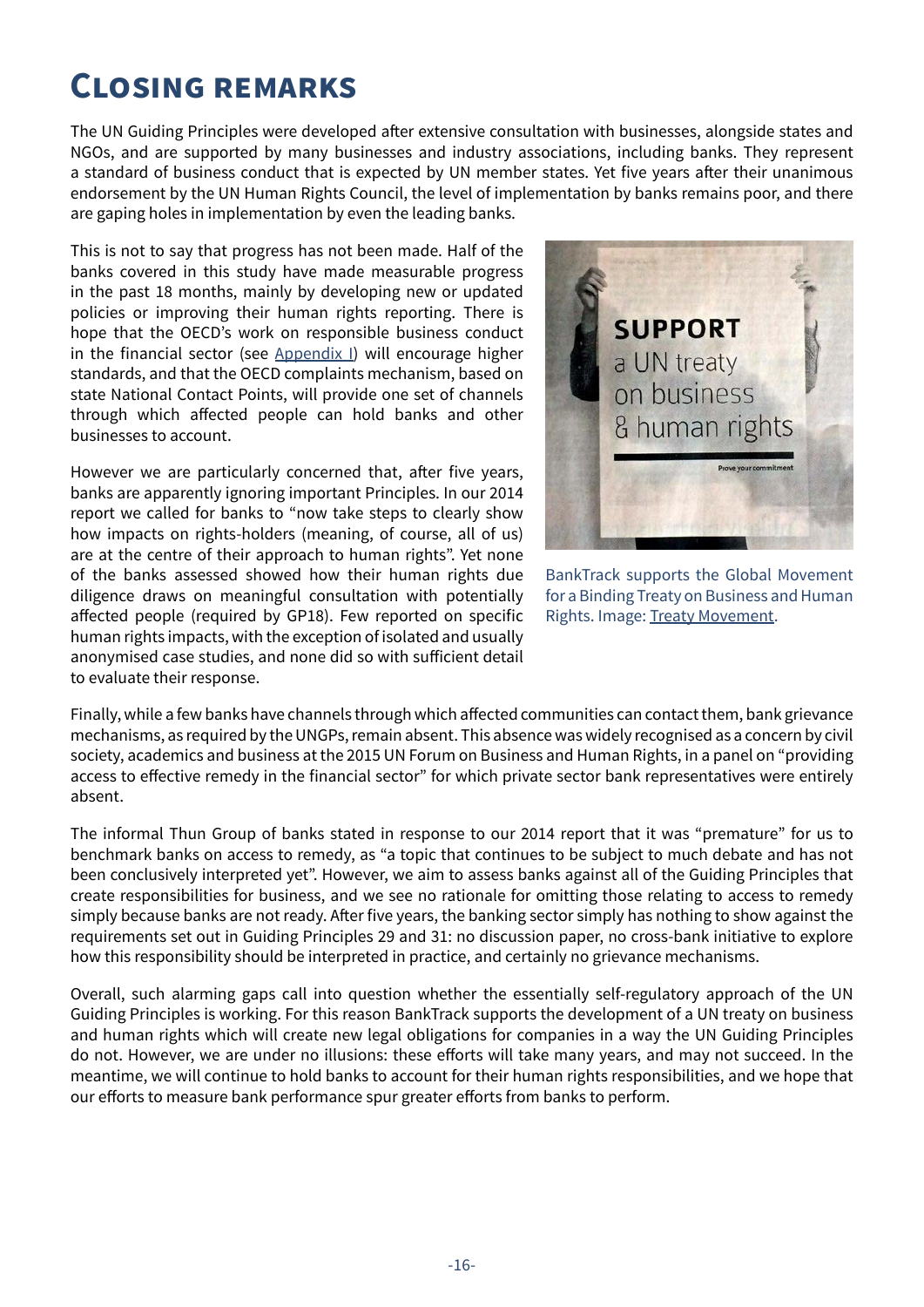## <span id="page-16-1"></span><span id="page-16-0"></span>**Appendix I: Further resources on banks and human rights**

A **general discussion of the human rights impacts and responsibilities of banks**, as well as the response of the banking sector to the development of the UN Guiding Principles is included in [the first "Banking with](http://www.banktrack.org/download/bankingwithprinciples_humanrights_dec2014_pdf/hr_banking_with_principles_digital.pdf)  [Principles?" report](http://www.banktrack.org/download/bankingwithprinciples_humanrights_dec2014_pdf/hr_banking_with_principles_digital.pdf).

BankTrack's **online database of "dodgy deals"** includes many [deals](http://www.banktrack.org/show/pages/banks_and_human_rights#tab_pages_dodgy_deals) and [companies](http://www.banktrack.org/show/pages/banks_and_human_rights#tab_pages_companies) with human rights impacts, and the new series of [Human Rights Impact Briefings](http://www.banktrack.org/show/pages/human_rights_impact_briefings) investigate bank responses to specific human rights impacts linked to their finance.

The informal "**Thun Group of banks**" published its [Discussion Paper for Banks on Implications of Principles](http://business-humanrights.org/sites/default/files/media/documents/thun-group-discussion-paper-final-2-oct-2013.pdf)  [16-21](http://business-humanrights.org/sites/default/files/media/documents/thun-group-discussion-paper-final-2-oct-2013.pdf) in October 2013, endorsed by Barclays, BBVA, Credit Suisse, ING, RBS, UBS and UniCredit. BankTrack commented on the paper in a statement in December 2013 ("On the Thun Group paper on banks and human [rights](http://www.banktrack.org/manage/ems_files/download/banktrack_on_the_thun_group_paper_on_banks_and_human_rights/131129_thun_group_paper_final.pdf)"). A more detailed "[Critical Analysis of the Thun Group's Discussion Paper](http://papers.ssrn.com/sol3/papers.cfm?abstract_id=2477126)" was later published by Damiano de Felice in the International Journal of Human Rights. The Thun Group issued a [statement](http://business-humanrights.org/sites/default/files/documents/Thun Group re analysis of discussion paper - Aug 2014.docx) in August 2014 following a multi-stakeholder meeting, reporting: "We agreed to keep evolving as an informal 'think tank', plan to work on a stakeholder engagement strategy, and explore options for addressing the third pillar, i.e. access to remedy." The Thun Group has continued to meet, but has not issued any further statements or publications.

Foley Hoag LLP and the **United Nations Environment Programme Finance Initiative** (UNEP FI) published "[Banks and Human Rights: A Legal Analysis"](http://www.unepfi.org/fileadmin/documents/BanksandHumanRights.pdf) in December 2015. UNEP FI also operates an online Human Rights [Guidance Tool for the Financial Sector](http://www.unepfi.org/humanrightstoolkit/), "an online signposting tool providing information on human rights risks for financial institutions".

At the **UN Forum on Business and Human Rights** in November 2015 a panel discussion was held on "providing access to effective remedy in the financial sector". [A video of the entire panel is available](http://webtv.un.org/search/sector-specific-challenges-forum-on-business-and-human-rights-2015/4638490502001?term=forum on business and human rights&languages=&sort=date), and BankTrack has [published its remarks to the Forum](http://www.banktrack.org/manage/ems_files/download/151116_forum_bhr_2015_bt_remarks_pdf/151116_forum_bhr_2015_bt_remarks.pdf).

**The OECD** is engaged in a multi-stakeholder process to develop guidance on due diligence to ensure ["responsible](https://mneguidelines.oecd.org/rbc-financial-sector.htm)  [business conduct in the financial sector](https://mneguidelines.oecd.org/rbc-financial-sector.htm)". As part of this, it has published [expert letters and statements](https://mneguidelines.oecd.org/globalforumonresponsiblebusinessconduct/GFRBC-2014-financial-sector-document-3.pdf) on the application of the OECD Guidelines for Multinational Enterprises and UN Guiding Principles in the context of the financial sector, and a [Note from the Secretariat on due diligence in the financial sector](https://mneguidelines.oecd.org/globalforumonresponsiblebusinessconduct/GFRBC-2014-financial-sector-document-1.pdf), and specifically the concept of 'adverse impacts directly linked to operations, products or services by a business relationship'.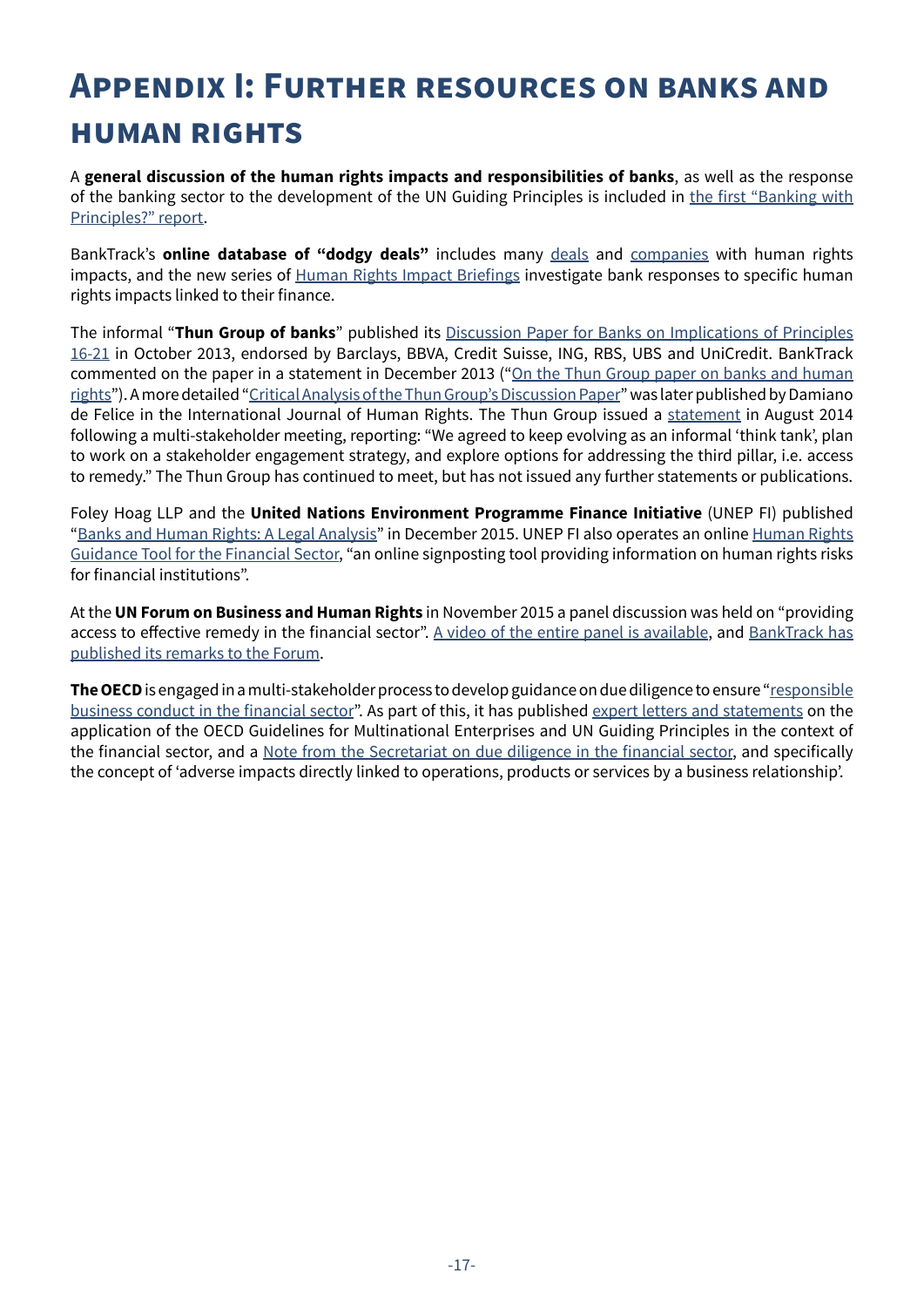|                            |                            | <b>Remedy</b>              | <b>Total score</b>       |
|----------------------------|----------------------------|----------------------------|--------------------------|
| 4.1                        | 4.2                        | 4.3                        |                          |
| 0.5                        | $\pmb{0}$                  | 0                          | 8                        |
| $\pmb{0}$                  | 0.5                        | $\mathbf 0$                | 7.5                      |
| 0.5                        | 0.5                        | $\mathbf 0$                | 6.5                      |
| 0.5                        | $\pmb{0}$                  | $\mathbf 0$                | 6.5                      |
| $\pmb{0}$                  | $\mathbf 0$                | $\mathbf 0$                | 6.5                      |
| $\pmb{0}$                  | 0.5                        | $\mathbf 0$                | 6.5                      |
| $\mathbf 0$                | 0.5                        | $\mathbf 0$                | 6.5                      |
| $\mathbf 0$                | $\pmb{0}$                  | $\mathbf 0$                | 6.5                      |
| $\mathbf 0$                | $\pmb{0}$                  | $\mathbf 0$                | 6                        |
| 0.5<br>$\pmb{0}$           | $\mathbf 0$<br>$\mathbf 0$ | $\mathbf 0$<br>$\mathbf 0$ | 6<br>5.5                 |
| $\mathbf 0$                | $\mathbf 0$                | $\mathbf 0$                | 5.5                      |
| $\mathbf 0$                | $\pmb{0}$                  | $\mathbf 0$                | 5                        |
| $\pmb{0}$                  | $\mathbf 0$                | $\pmb{0}$                  | 5                        |
| $\mathbf 0$                | 0.5                        | $\mathbf 0$                | 5                        |
| $\mathbf 0$                | $\pmb{0}$                  | $\mathbf 0$                | 4.5                      |
| $\mathbf 0$                | 0.5                        | $\mathbf 0$                | 4                        |
| $\mathbf 0$                | $\pmb{0}$                  | $\pmb{0}$                  | $\overline{\mathcal{L}}$ |
| $\mathbf 0$                | $\mathbf 0$                | $\mathbf 0$                | 3.5                      |
| 0.5                        | $\mathbf 0$                | $\mathbf 0$                | 3.5                      |
| $\mathbf 0$                | $\mathbf{1}$               | $\mathbf 0$                | 3.5                      |
| $\mathbf 0$                | $\mathbf 0$                | $\pmb{0}$                  | 3                        |
| $\mathbf 0$                | $\mathbf 0$                | $\mathbf 0$                | 3                        |
| $\mathbf 0$                | $\mathbf 0$                | $\mathbf 0$                | 3                        |
| $\mathbf 0$                | $\mathbf 0$                | $\mathbf 0$                | 3                        |
| $\mathbf 0$<br>$\mathbf 0$ | $\mathbf 0$<br>0.5         | $\bf{0}$<br>$\mathbf 0$    | 3<br>3                   |
|                            | $\mathbf 0$                | $\bf{0}$                   |                          |
| 0.5<br>$\pmb{0}$           | 0                          | $\mathbf 0$                | 2.5<br>$\overline{2}$    |
| $\mathbf 0$                | $\bf{0}$                   | $\mathbf 0$                | $\overline{c}$           |
| $\mathbf 0$                | $\mathbf 0$                | $\mathbf 0$                | $\overline{2}$           |
| $\mathbf 0$                | $\mathbf 0$                | $\mathbf 0$                | $\overline{\mathbf{c}}$  |
| $\mathbf 0$                | $\mathbf 0$                | $\mathbf 0$                | 1.5                      |
| $\mathbf 0$                | $\pmb{0}$                  | $\mathbf 0$                | 1.5                      |
| $\mathbf 0$                | $\mathbf 0$                | $\mathbf 0$                | $\mathbf{1}$             |
| $\mathbf 0$                | $\pmb{0}$                  | $\mathbf 0$                | $\mathbf{1}$             |
| $\mathbf 0$                | $\mathbf 0$                | $\mathbf 0$                | 0.5                      |
| $\mathbf 0$                | $\pmb{0}$                  | $\mathbf 0$                | 0.5                      |
| $\mathbf 0$                | $\mathbf 0$                | $\mathbf 0$                | 0.5                      |
| $\mathbf 0$                | $\pmb{0}$                  | $\mathbf 0$                | 0.5                      |
| $\mathbf 0$<br>$\mathbf 0$ | $\mathbf 0$<br>$\pmb{0}$   | $\mathbf 0$<br>$\mathbf 0$ | 0.5                      |
| $\mathbf 0$                | $\mathbf 0$                | $\mathbf 0$                | $\mathbf 0$<br>$\bf{0}$  |
| $\mathbf 0$                | $\mathbf 0$                | $\mathbf 0$                | $\mathbf 0$              |
| 0                          | $\mathbf 0$                | 0                          | $\mathbf 0$              |

## <span id="page-17-0"></span>**Appendix II: Full table of results**

| <b>Category</b>                              |                |                | Policy commitment |                | Due diligence commitment |                  |                |                  | <b>Reporting</b> |                |                  | Remedy         | <b>Total score</b>       |
|----------------------------------------------|----------------|----------------|-------------------|----------------|--------------------------|------------------|----------------|------------------|------------------|----------------|------------------|----------------|--------------------------|
| <b>Bank</b>                                  | $1.1\,$        | 1.2            | $1.3$             | 2.1            | 2.2                      | 2.3              | 3.1            | 3.2              | 3.3              | 4.1            | 4.2              | 4.3            |                          |
| Rabobank                                     |                |                |                   |                | 0.5                      |                  | -1             | 0.5              | 0.5              | 0.5            | $\mathbf 0$      | 0              | 8                        |
| Citi                                         | 1              | 1              | 1                 | $\mathbf{1}$   | 0.5                      | 0.5              | $\mathbf{1}$   | 0.5              | 0.5              | $\overline{0}$ | 0.5              | $\overline{0}$ | 7.5                      |
| ANZ                                          | $0.5\,$        | 0.5            | $\boldsymbol{0}$  |                | 0.5                      |                  | - 1            | 0.5              | $0.5\,$          | 0.5            | 0.5              | $\mathbf 0$    | 6.5                      |
| <b>Barclays</b>                              | 1              | $\mathbf{1}$   | $\mathbf{1}$      | $\mathbf{1}$   | $\overline{0}$           | $\mathbf{1}$     | 0.5            | 0.5              | $\overline{0}$   | 0.5            | $\overline{0}$   | $\overline{0}$ | 6.5                      |
| <b>BNP Paribas</b>                           |                | -1             |                   | 1              | 0.5                      | $\boldsymbol{0}$ | $\mathbf{1}$   | 0.5              | $0.5\,$          | $\overline{0}$ | $\mathbf 0$      | $\mathbf 0$    | 6.5                      |
| Credit Suisse                                | $\mathbf{1}$   | $\mathbf{1}$   | $\mathbf{1}$      | $\mathbf{1}$   | $\overline{0}$           | $\mathbf{1}$     | 0.5            | 0.5              | $\overline{0}$   | $\overline{0}$ | $0.5\,$          | $\overline{0}$ | 6.5                      |
| Deutsche Bank                                | -1             | $\mathbf{1}$   |                   | -1             | 0.5                      | 0.5              | 0.5            | 0.5              | $\mathbf 0$      | $\overline{0}$ | 0.5              | $\mathbf 0$    | 6.5                      |
| <b>UBS</b>                                   | 1              | $\mathbf{1}$   | $\mathbf{1}$      | $\mathbf{1}$   | $\overline{0}$           | $\mathbf{1}$     | 0.5            | 0.5              | 0.5              | $\overline{0}$ | $\overline{0}$   | $\overline{0}$ | 6.5                      |
| Nordea Bank                                  |                | -1             |                   | - 1            | $\overline{0}$           | 0.5              | $\mathbf{1}$   | $\mathbf 0$      | 0.5              | $\overline{0}$ | $\mathbf 0$      | $\mathbf 0$    | $\epsilon$               |
| Unicredit                                    | 1              | $\mathbf{1}$   | $\mathbf{1}$      | $0.5\,$        | $\overline{0}$           | $\mathbf{1}$     | 0.5            | 0.5              | $\overline{0}$   | 0.5            | $\overline{0}$   | $\mathbf{0}$   | $\epsilon$               |
| Commonwealth Bank of Australia               |                | -1             | 1                 | 0.5            | $\overline{0}$           | $\mathbf{1}$     | 0.5            | $\mathbf 0$      | $0.5\,$          | $\mathbf 0$    | $\mathbf 0$      | $\mathbf 0$    | 5.5                      |
| <b>ING Group</b>                             | 1              | $\mathbf{1}$   | $\mathbf{1}$      | $\mathbf{1}$   | $\overline{0}$           | $\mathbf{1}$     | 0.5            | $\overline{0}$   | $\overline{0}$   | $\overline{0}$ | $\overline{0}$   | $\mathbf{0}$   | 5.5                      |
| <b>RBS Group</b>                             |                | -1             |                   |                | $\overline{0}$           | 0.5              | 0.5            | $\mathbf 0$      | $\mathbf 0$      | $\mathbf 0$    | $\mathbf 0$      | $\mathbf 0$    |                          |
| Wells Fargo                                  | 1              | $\mathbf{1}$   | $\mathbf{1}$      | $\mathbf{1}$   | $\overline{0}$           | $\overline{0}$   | 0.5            | $\boldsymbol{0}$ | 0.5              | $\overline{0}$ | $\overline{0}$   | $\overline{0}$ |                          |
| <b>Westpac Banking Corp</b>                  |                | -1             |                   |                | $\overline{0}$           | $\overline{0}$   | 0.5            | $\mathbf 0$      | $\mathbf 0$      | $\overline{0}$ | $0.5\,$          | $\mathbf 0$    |                          |
| Commerzbank                                  | 1              | $\mathbf{1}$   | $\overline{0}$    | <sup>1</sup>   | $\overline{0}$           | 0.5              | 0.5            | 0.5              | $\overline{0}$   | $\overline{0}$ | $\overline{0}$   | $\overline{0}$ | 4.5                      |
| Intesa Sanpaolo                              | $0.5\,$        | 0.5            | $\mathbf 0$       | 0.5            | $\mathbf 0$              | 0.5              | $\mathbf{1}$   | 0.5              | $\mathbf 0$      | $\overline{0}$ | $0.5\,$          | $\mathbf 0$    |                          |
| JPMorgan Chase & Co                          | $\mathbf{1}$   | $\mathbf{1}$   | $\overline{0}$    | 0.5            | 0.5                      | $\mathbf{1}$     | $\overline{0}$ | $\overline{0}$   | $\overline{0}$   | $\overline{0}$ | $\mathbf 0$      | $\overline{0}$ | $\overline{\mathcal{A}}$ |
| <b>Banco Santander</b>                       |                | -1             | 1                 | $0.5\,$        | $\overline{0}$           | $\overline{0}$   | $\overline{0}$ | $\mathbf 0$      | $\mathbf 0$      | $\mathbf 0$    | $\overline{0}$   | $\mathbf 0$    | 3.5                      |
| <b>BBVA</b>                                  | 1              | $\mathbf{1}$   | $\overline{0}$    | $\overline{0}$ | $\overline{0}$           | 0.5              | 0.5            | $\boldsymbol{0}$ | $\overline{0}$   | 0.5            | $\overline{0}$   | $\overline{0}$ | 3.5                      |
| Itaú Unibanco                                |                | -1             | $\boldsymbol{0}$  | $\overline{0}$ | $\mathbf 0$              | 0                | $\overline{0}$ | 0.5              | $\mathbf 0$      | $\mathbf 0$    | $\mathbf 1$      | $\mathbf 0$    | 3.5                      |
| <b>BMO Financial Group</b>                   | 1              | $\mathbf{1}$   | $\overline{0}$    | $\overline{0}$ | $\overline{0}$           | $\overline{0}$   | 0.5            | 0.5              | $\overline{0}$   | $\overline{0}$ | $\overline{0}$   | $\overline{0}$ |                          |
| Caixa Econômica Federal                      |                | $\bf{0}$       | 1                 | $\mathbf 0$    | $\mathbf 0$              | $\mathbf 0$      | 0.5            | 0.5              | $\mathbf 0$      | $\mathbf 0$    | $\mathbf 0$      | $\mathbf 0$    |                          |
| Goldman Sachs                                | 1              | $\mathbf{1}$   | $\overline{0}$    | 1              | $\overline{0}$           | $\overline{0}$   | $\overline{0}$ | $\mathbf 0$      | $\overline{0}$   | $\overline{0}$ | $\overline{0}$   | $\overline{0}$ |                          |
| <b>HSBC</b>                                  |                | 0.5            | 1                 | $\overline{0}$ | $\bf{0}$                 | $\mathbf 0$      | 0.5            | $\mathbf 0$      | $\mathbf 0$      | $\mathbf 0$    | $\mathbf 0$      | $\mathbf 0$    |                          |
| Mizuho Financial Group                       | 1              | $\overline{0}$ | $\overline{0}$    | 0.5            | $\overline{0}$           | 0.5              | 0.5            | 0.5              | $\overline{0}$   | $\overline{0}$ | $\overline{0}$   | $\mathbf 0$    |                          |
| National Australia Bank                      | 0.5            | 0.5            | $\boldsymbol{0}$  | 0.5            | $\boldsymbol{0}$         | 0                | 0.5            | $\mathbf 0$      | 0.5              | $\overline{0}$ | 0.5              | 0              |                          |
| Société Générale                             | $\overline{1}$ | $\overline{0}$ | $\overline{0}$    | 0.5            | $\overline{0}$           | $\overline{0}$   | 0.5            | $\overline{0}$   | $\overline{0}$   | 0.5            | $\overline{0}$   | $\overline{0}$ | 2.5                      |
| Banco do Brasil SA                           |                | $0.5\,$        | $\mathbf 0$       | 0.5            | $\overline{0}$           | $\boldsymbol{0}$ | $\bf{0}$       | $\mathbf 0$      | $\mathbf 0$      | $\mathbf 0$    | $\mathbf 0$      | 0              |                          |
| Crédit Agricole                              | $0.5\,$        | 0.5            | 0.5               | 0.5            | $\overline{0}$           | $\overline{0}$   | $\overline{0}$ | $\mathbf 0$      | $\overline{0}$   | $\overline{0}$ | $\overline{0}$   | $\pmb{0}$      |                          |
| Lloyds Banking Group                         |                | $\mathbf 0$    | $\mathbf{1}$      | $\overline{0}$ | $\overline{0}$           | $\overline{0}$   | $\overline{0}$ | $\bf{0}$         | $\mathbf 0$      | $\mathbf 0$    | $\mathbf 0$      | $\mathbf 0$    |                          |
| Morgan Stanley                               | $0.5\,$        | 0.5            | $\overline{0}$    | $\mathbf{1}$   | $\overline{0}$           | $\overline{0}$   | $\overline{0}$ | $\boldsymbol{0}$ | $\overline{0}$   | $\overline{0}$ | $\mathbf 0$      | $\overline{0}$ |                          |
| Bank of Nova Scotia                          | $0.5\,$        | $\mathbf 0$    | 0.5               | $\overline{0}$ | $\overline{0}$           | $\overline{0}$   | 0.5            | $\bf{0}$         | $\overline{0}$   | $\mathbf 0$    | $\mathbf 0$      | $\mathbf 0$    | 1.5                      |
| <b>Standard Chartered</b>                    | 0.5            | 0.5            | $\overline{0}$    | 0.5            | $\overline{0}$           | $\overline{0}$   | $\overline{0}$ | $\mathbf 0$      | $\overline{0}$   | $\overline{0}$ | $\overline{0}$   | $\overline{0}$ | 1.5                      |
| <b>Banco Bradesco</b>                        | $\overline{0}$ | $\mathbf 0$    | $\overline{0}$    | $\overline{0}$ | $\overline{0}$           | $\overline{0}$   | 0.5            | 0.5              | $\mathbf 0$      | $\overline{0}$ | $\mathbf 0$      | $\mathbf 0$    |                          |
| <b>Bank of America</b>                       | $0.5\,$        | $\overline{0}$ | $\overline{0}$    | 0.5            | $\overline{0}$           | $\overline{0}$   | $\overline{0}$ | $\overline{0}$   | $\overline{0}$   | $\overline{0}$ | $\overline{0}$   | $\overline{0}$ |                          |
| Crédit Mutuel / CM11-CIC Group               | $\mathbf 0$    | $\overline{0}$ | $\overline{0}$    | $\bf{0}$       | $\overline{0}$           | $\mathbf 0$      | 0.5            | $\mathbf 0$      | $\overline{0}$   | $\mathbf 0$    | $\mathbf 0$      | $\overline{0}$ | 0.5                      |
| Industrial & Commercial Bank of China (ICBC) | $\overline{0}$ | $\overline{0}$ | $\overline{0}$    | $\overline{0}$ | $\overline{0}$           | $\overline{0}$   | 0.5            | $\overline{0}$   | $\overline{0}$   | $\overline{0}$ | $\overline{0}$   | $\overline{0}$ | 0.5                      |
| Royal Bank of Canada                         | $0.5\,$        | $\mathbf 0$    | $\overline{0}$    | $\overline{0}$ | $\overline{0}$           | $\overline{0}$   | $\overline{0}$ | $\boldsymbol{0}$ | $\mathbf 0$      | $\mathbf 0$    | $\boldsymbol{0}$ | $\overline{0}$ | 0.5                      |
| Sumitomo Mitsui Financial Group              | $\overline{0}$ | $\overline{0}$ | $\overline{0}$    | $\overline{0}$ | $\overline{0}$           | $\overline{0}$   | 0.5            | $\overline{0}$   | $\overline{0}$   | $\overline{0}$ | $\mathbf 0$      | $\overline{0}$ | 0.5                      |
| <b>Toronto-Dominion Bank</b>                 | 0              | $\bf{0}$       | $\mathbf 0$       | $\overline{0}$ | $\overline{0}$           | $\mathbf 0$      | 0.5            | $\boldsymbol{0}$ | $\mathbf 0$      | $\mathbf 0$    | $\mathbf 0$      | $\mathbf 0$    | 0.5                      |
| Agricultural Bank of China                   | $\overline{0}$ | $\overline{0}$ | $\overline{0}$    | $\overline{0}$ | $\overline{0}$           | $\overline{0}$   | $\overline{0}$ | $\overline{0}$   | $\overline{0}$   | $\overline{0}$ | $\overline{0}$   | $\overline{0}$ | $\mathbf 0$              |
| Bank of China                                | 0              | $\bf{0}$       | $\overline{0}$    | $\overline{0}$ | $\overline{0}$           | $\mathbf 0$      | $\overline{0}$ | $\mathbf 0$      | $\mathbf 0$      | $\mathbf 0$    | $\mathbf 0$      | $\mathbf 0$    |                          |
| China Construction Bank Corporation          | $\overline{0}$ | $\overline{0}$ | $\overline{0}$    | $\overline{0}$ | $\overline{0}$           | $\overline{0}$   | $\overline{0}$ | $\overline{0}$   | $\overline{0}$   | $\overline{0}$ | $\mathbf 0$      | $\overline{0}$ |                          |
| Mitsubishi UFJ Financial Group               | $\overline{0}$ | $\overline{0}$ | $\overline{0}$    | $\mathbf{0}$   | $\overline{0}$           | $\overline{0}$   | $\overline{0}$ | $\mathbf 0$      | $\overline{0}$   | $\mathbf 0$    | $\mathbf 0$      | $\overline{0}$ |                          |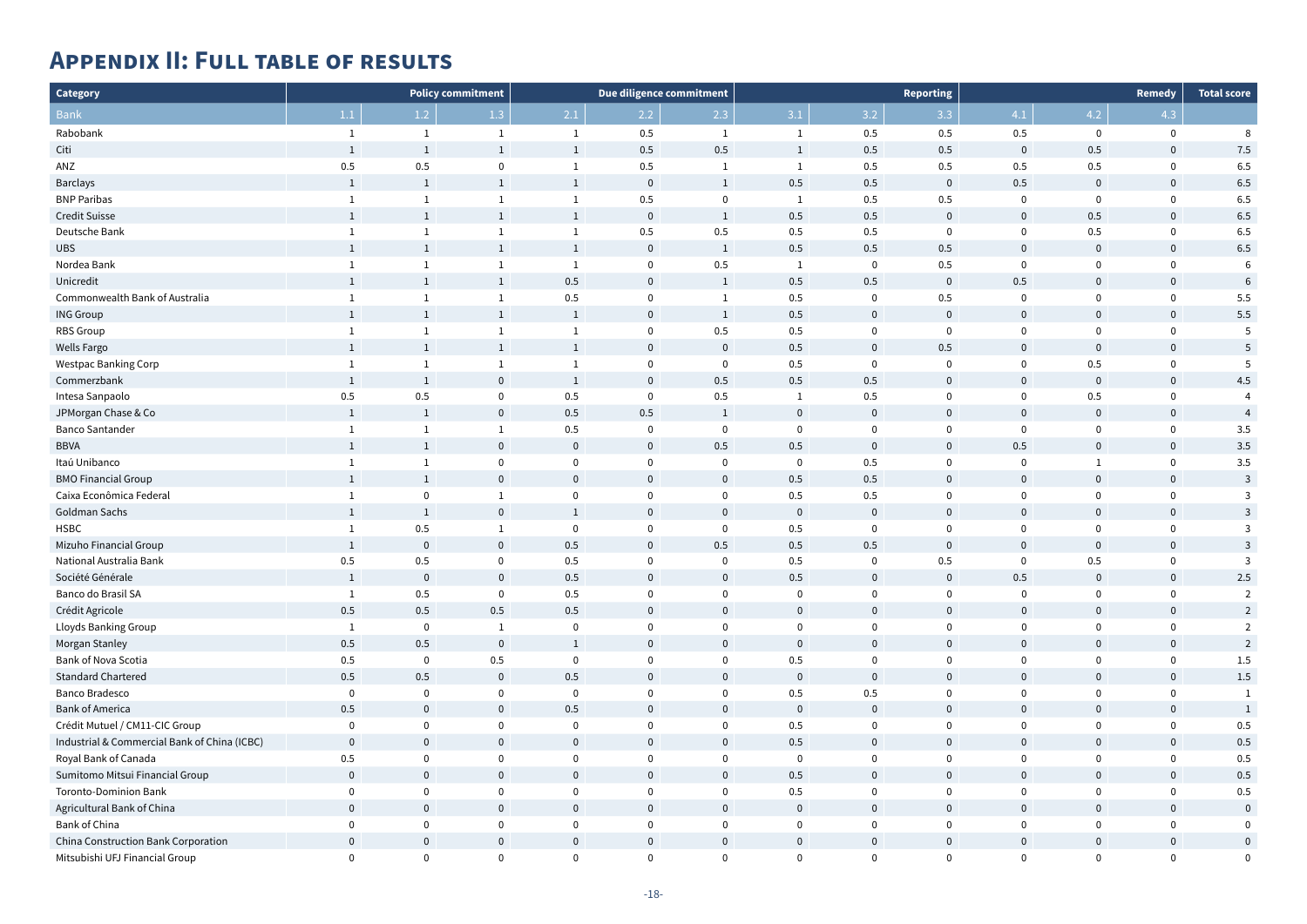## <span id="page-18-1"></span><span id="page-18-0"></span>**Appendix III: Criteria for half and full**

### **scores**

| <b>Criteria (and related Guiding</b><br><b>Principles)</b>                                                                                          | <b>Criteria for full/half score</b>                                                                                                                                                                                                                             |  |  |  |  |
|-----------------------------------------------------------------------------------------------------------------------------------------------------|-----------------------------------------------------------------------------------------------------------------------------------------------------------------------------------------------------------------------------------------------------------------|--|--|--|--|
| <b>Category 1: Policy commitment</b>                                                                                                                |                                                                                                                                                                                                                                                                 |  |  |  |  |
| 1.1 Has the bank adopted a statement<br>of policy through which it expresses its                                                                    | Full score: a written commitment to "respect" human rights, as part of a<br>statement of policy.                                                                                                                                                                |  |  |  |  |
| commitment to respect human rights?<br>(GP11, 15a)                                                                                                  | Half score: the bank has a statement or policy addressing human rights, but<br>this does not include a commitment to respect human rights.                                                                                                                      |  |  |  |  |
| 1.2 Does the bank's policy<br>commitment extend to those directly                                                                                   | Full score: the bank's human rights commitment clearly extends to its<br>provision of finance, as the source of the banking sector's most significant<br>potential human rights impacts.                                                                        |  |  |  |  |
| linked to its operations, products or<br>services? (GP13)                                                                                           | Half score: the bank's human rights commitment extends to some but not<br>all of its financial services. Or the bank's commitment does extend to its<br>provision of finance, but does not meet the standard of a commitment to<br>respect human rights in 1.1. |  |  |  |  |
| 1.3 Is the bank's human rights policy                                                                                                               | Full score: the bank's human rights policy commitment is explicitly approved<br>at the most senior level of the business.                                                                                                                                       |  |  |  |  |
| commitment approved at the most<br>senior level of the business? (GP16a)                                                                            | Half score: the bank's human rights commitment is explicitly approved at<br>the most senior level of the business, but does not meet the standard of a<br>commitment to respect human rights in 1.1.                                                            |  |  |  |  |
| <b>Category 2: Due diligence commitment</b>                                                                                                         |                                                                                                                                                                                                                                                                 |  |  |  |  |
| 2.1 Does the bank commit to carry out                                                                                                               | Full score: the bank has an explicit commitment to carry out human rights<br>due diligence, including for impacts linked to the bank's finance.                                                                                                                 |  |  |  |  |
| human rights due diligence? (GP17)                                                                                                                  | Half score: e.g. the bank has a due diligence process, but human rights are a<br>factor in certain sectors or business areas only.                                                                                                                              |  |  |  |  |
| 2.2 Does the bank show how its due<br>diligence process involves meaningful<br>consultation with potentially                                        | Full score: the bank details how its due diligence process involves<br>meaningful consultation with potentially affected groups and other relevant<br>stakeholders.                                                                                             |  |  |  |  |
| affected groups and other relevant<br>stakeholders? (GP18b)                                                                                         | Half score: e.g. the bank details a process which includes such consultation,<br>but this is limited to certain groups, sectors or areas of business.                                                                                                           |  |  |  |  |
| 2.3 Does the bank clearly allocate<br>responsibility for addressing human<br>rights impacts to specific levels<br>and functions within the business | Full score: the bank details differentiated responsibilities of staff in different<br>functions (e.g. business development, relationship managers, analysts,<br>ESG staff) including referral and escalation processes and ultimate<br>responsibilities.        |  |  |  |  |
| enterprise? (GP19)                                                                                                                                  | Half score: e.g. the bank details limited information on the main teams<br>responsible for assessing human rights impacts.                                                                                                                                      |  |  |  |  |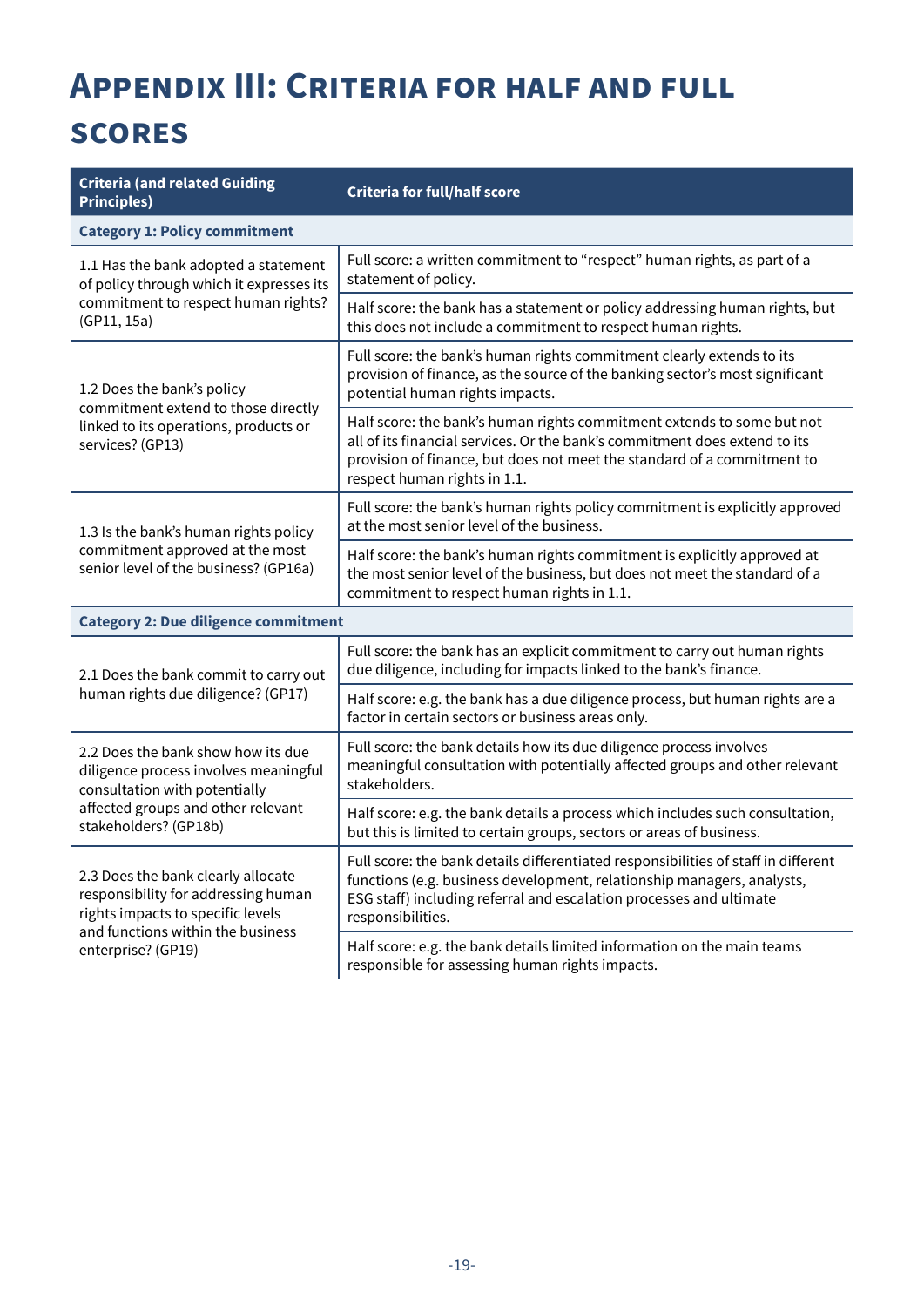| <b>Category 3: Reporting</b>                                                                                        |                                                                                                                                                                                                                                                                                                                                   |  |  |  |  |
|---------------------------------------------------------------------------------------------------------------------|-----------------------------------------------------------------------------------------------------------------------------------------------------------------------------------------------------------------------------------------------------------------------------------------------------------------------------------|--|--|--|--|
| 3.1 Does the bank report formally on<br>how it addresses its human rights                                           | Full score: The bank reports on steps taken to address its human rights<br>impacts. Reporting does not need to be adequate to evaluate its response at<br>this stage (this is scored below).                                                                                                                                      |  |  |  |  |
| impacts externally? (GP21)                                                                                          | Half score: the bank reports on some internal human rights developments.                                                                                                                                                                                                                                                          |  |  |  |  |
| 3.2 Does the bank verify whether                                                                                    | Full score: the bank reports appropriate quantitative or qualitative indicators<br>on the effectiveness of its response to human rights impacts.                                                                                                                                                                                  |  |  |  |  |
| adverse human rights impacts are<br>being addressed, by tracking the<br>effectiveness of its response? (GP20)       | Half score: e.g. the bank describes a process for tracking effectiveness, but<br>the outcome is not shown; or: human rights indicators are reported, but<br>these are not sufficient to verify whether adverse impacts are addressed.                                                                                             |  |  |  |  |
| 3.3 Does the bank's reporting provide<br>information that is sufficient to<br>evaluate the adequacy of its response | Full score: the bank reports on how it has sought to address specific severe<br>human rights impacts, and the reporting is sufficient to evaluate the<br>adequacy of its response (e.g. describing concrete actions taken, follow-up<br>steps requested from clients or investee companies.)                                      |  |  |  |  |
| to particular human rights impacts?<br>(GP21b)                                                                      | Half score: the bank reports on how it has sought to address specific severe<br>human rights impacts, but the reporting is not sufficient to evaluate the<br>adequacy of the response.                                                                                                                                            |  |  |  |  |
| <b>Category 4: Access to remedy</b>                                                                                 |                                                                                                                                                                                                                                                                                                                                   |  |  |  |  |
| 4.1 Does the bank provide for, or<br>cooperate in, the remediation of                                               | Full score: the bank details a process for remediating human rights impacts,<br>or shows how it has remediated specific impacts.                                                                                                                                                                                                  |  |  |  |  |
| adverse impacts to which it identifies<br>it has caused or contributed? (GP22)                                      | Half score: e.g. the bank makes a clear commitment to remediation of<br>human rights impacts, or indicates that a process is in place, without<br>detailing the process.                                                                                                                                                          |  |  |  |  |
| 4.2 Has the bank established or<br>participated in a grievance mechanism                                            | Full score: the bank operates or participates in a grievance mechanism,<br>which allows grievances about the bank to be raised through dedicated<br>channels, and is explicitly open to all who may be adversely impacted by its<br>operations, products and services.                                                            |  |  |  |  |
| for individuals and communities who<br>may be adversely impacted by its<br>activities? (GP29)                       | Half score: the bank operates a complaints channel which allows grievances<br>about the bank to be raised by affected communities, but it is restricted to<br>certain sectors or business areas, or lacks dedicated channels. Complaints<br>mechanisms which are restricted to employees and customers do not<br>receive a score. |  |  |  |  |
|                                                                                                                     | Full score: the bank operates or participates in a grievance mechanism which<br>meets the effectiveness criteria in GP31.                                                                                                                                                                                                         |  |  |  |  |
| 4.3 Does the bank's grievance<br>mechanism meet effectiveness<br>criteria? (GP31)                                   | Half score: the bank has established a grievance mechanism which meets<br>some minimum effectiveness criteria, at least providing a clear procedure<br>with time frames for complaints and reporting transparently through a<br>registry of complaints.                                                                           |  |  |  |  |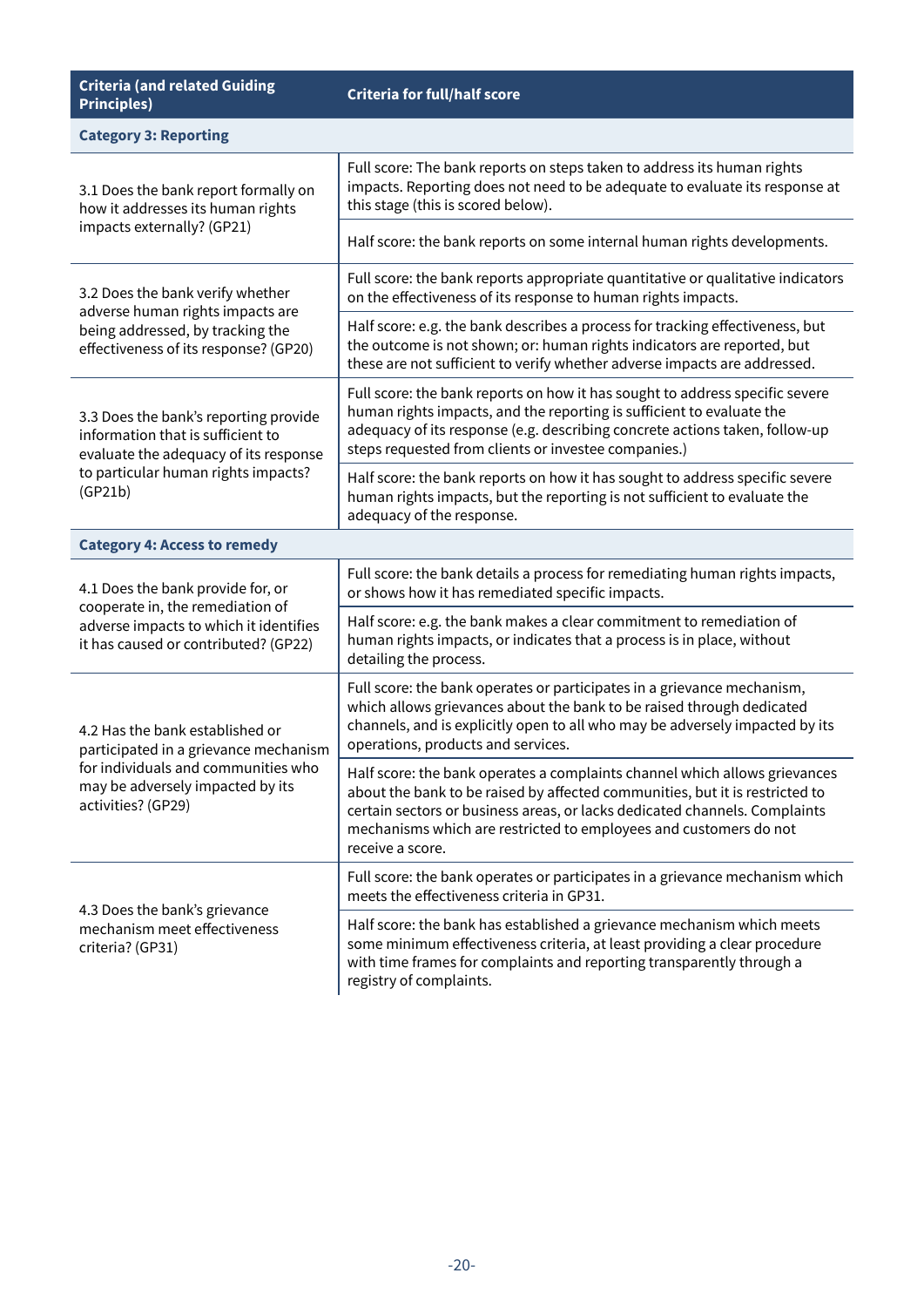## <span id="page-20-0"></span>**Appendix IV: Banks in scope by asset value**

The list of 45 large private sector banks in scope by asset value is included below. Banks have been selected primarily with reference to the list of the world's largest 50 banks by assets. Banks without significant involvement in commercial banking, and national development banks, have been excluded. Some additional changes have been made for better geographic balance (e.g. inclusion of the largest Latin American banks). The same banks are included in the scope of BankTrack's series of Human Rights Impact Briefings.

| <b>Bank name</b>                             | <b>Country</b>       | Assets US\$bn <sup>6</sup> |
|----------------------------------------------|----------------------|----------------------------|
| Industrial & Commercial Bank of China (ICBC) | China                | 3328                       |
| China Construction Bank Corporation          | China                | 2704                       |
| <b>HSBC</b>                                  | United Kingdom       | 2634                       |
| Agricultural Bank of China                   | China                | 2580                       |
| JPMorgan Chase & Co                          | <b>United States</b> | 2573                       |
| <b>BNP Paribas</b>                           | France               | 2527                       |
| <b>Bank of China</b>                         | China                | 2463                       |
| Mitsubishi UFJ Financial Group               | Japan                | 2337                       |
| Crédit Agricole                              | France               | 2144                       |
| <b>Barclays</b>                              | United Kingdom       | 2114                       |
| <b>Bank of America</b>                       | <b>United States</b> | 2105                       |
| Deutsche Bank                                | Germany              | 2078                       |
| Citi                                         | <b>United States</b> | 1843                       |
| Wells Fargo                                  | <b>United States</b> | 1687                       |
| Mizuho Financial Group                       | Japan                | 1641                       |
| <b>RBS Group</b>                             | United Kingdom       | 1636                       |
| Société Générale                             | France               | 1591                       |
| <b>Banco Santander</b>                       | Spain                | 1540                       |
| Sumitomo Mitsui Financial Group              | Japan                | 1471                       |
| Lloyds Banking Group                         | United Kingdom       | 1331                       |
| <b>UBS</b>                                   | Switzerland          | 1075                       |
| Unicredit                                    | Italy                | 1027                       |
| <b>ING Group</b>                             | Netherlands          | 996                        |
| <b>Credit Suisse</b>                         | Switzerland          | 932                        |
| Goldman Sachs                                | <b>United States</b> | 856                        |
| Rabobank                                     | Netherlands          | 828                        |
| <b>Toronto-Dominion Bank</b>                 | Canada               | 814                        |
| Nordea Bank                                  | Sweden               | 814                        |
| Royal Bank of Canada                         | Canada               | 810                        |
| Morgan Stanley                               | <b>United States</b> | 802                        |
| Intesa Sanpaolo                              | Italy                | 786                        |
| <b>BBVA</b>                                  | Spain                | 769                        |
| <b>Standard Chartered</b>                    | United Kingdom       | 726                        |
| National Australia Bank                      | Australia            | 723                        |
| Commonwealth Bank of Australia               | Australia            | 696                        |
| <b>Bank of Nova Scotia</b>                   | Canada               | 694                        |
| Commerzbank                                  | Germany              | 678                        |
| CM11-CIC Group                               | France               | 648                        |
| ANZ                                          | Australia            | 632                        |
| <b>Westpac Banking Corp</b>                  | Australia            | 631                        |
| <b>Banco do Brasil SA</b>                    | <b>Brazil</b>        | 542                        |
| <b>Bank of Montreal</b>                      | Canada               | 507                        |
| Itaú Unibanco Holding                        | <b>Brazil</b>        | 419                        |
| <b>Banco Bradesco</b>                        | <b>Brazil</b>        | 405                        |
| Caixa Economica Federal                      | <b>Brazil</b>        | 342                        |